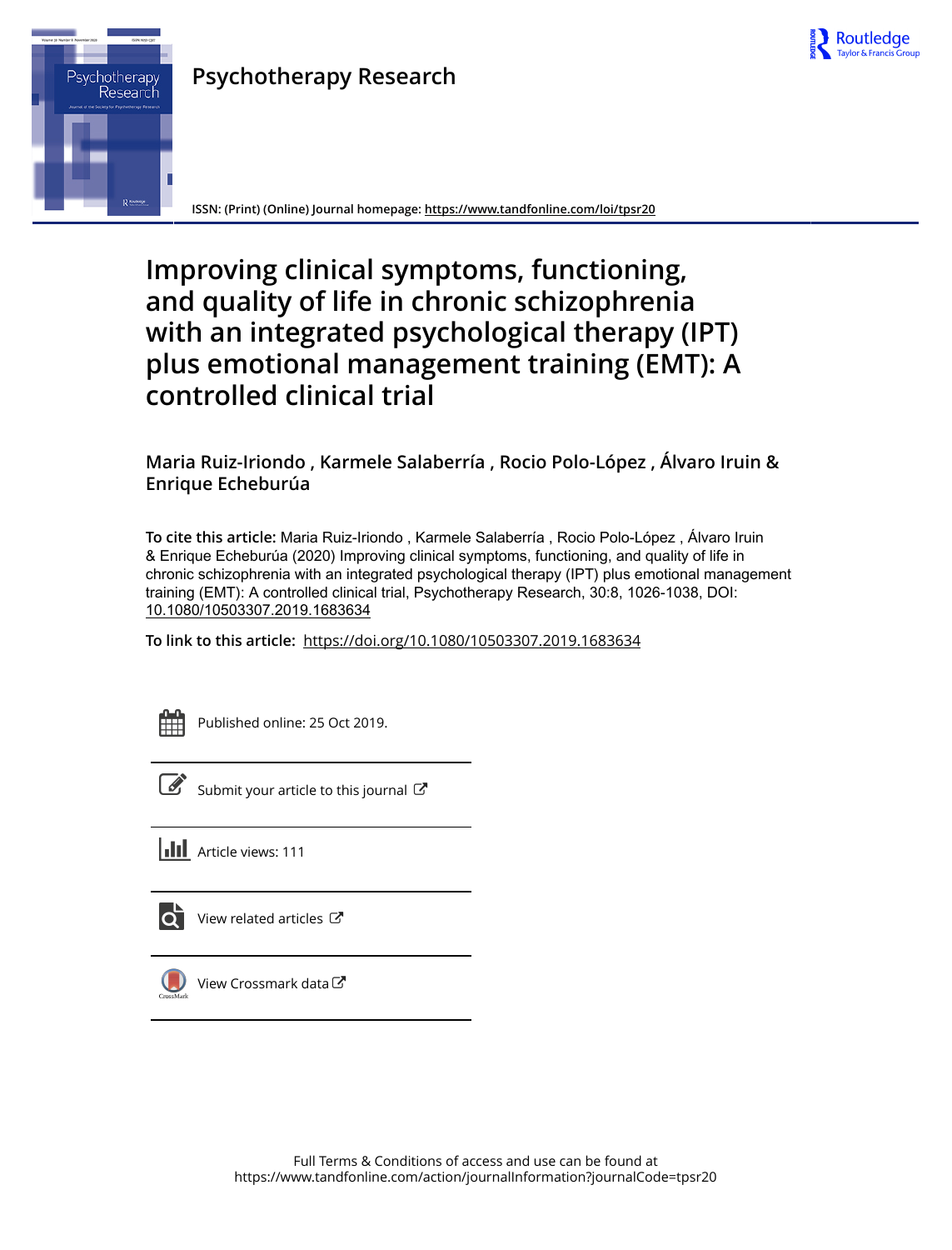### <span id="page-1-0"></span>Improving clinical symptoms, functioning, and quality of life in chronic schizophrenia with an integrated psychological therapy (IPT) plus emotional management training (EMT): A controlled clinical trial

### MARIA RUIZ-IRIONDO  $\bullet$ <sup>1,2</sup>, KARMELE SALABERRÍA<sup>1,2</sup>, ROCIO POLO-LÓPEZ<sup>1</sup>, ÁLVARO IRUIN<sup>1,3</sup>, & ENRIQUE ECHEBURÚA<sup>1,2</sup>

<sup>1</sup>Mental Health and Psychiatric Assistance, Neuroscience Department, Biodonostia Health Research Institute, Gipuzkoa, Spain; <sup>2</sup>Department of Personality, Assessment and Psychological Treatment (UPV/EHU), Psychology School, Gipuzkoa, Spain & <sup>3</sup>Guipúzcoa Mental Health Network, Basque Health Service-Osakidetza, Gipuzkoa, Spain

(Received 2 July 2019; revised 13 September 2019; accepted 29 September 2019)

#### ABSTRACT

Objective: This paper describes the results of testing a multi-component psychological therapy that includes integrated psychological therapy (IPT), together with an adaptation of emotional management therapy (EMT), versus treatment as usual (TAU), delivered in a community mental health setting for individual with chronic schizophrenia. We investigated the effectiveness of a psychological intervention on clinical symptoms, cognitive and social functioning, as well as the feasibility of treatment and its acceptance. Method: 77 outpatients were recruited, 42 in the experimental group, who were treated with IPT + EMT, and 35 participants in control condition (TAU), both during 8 months. The subjects of both groups were assessed pre and postreatment. Results: Treatment attendance was 98% in experimental group and none of patients required hospital admission during therapy, meanwhile 11 patients from the TAU group withdrew and 3 were hospitalized during therapy. After therapy, patients in the experimental group compared to TAU, reduced clinical symptoms and improved cognitive functioning and quality of life. **Conclusion:** Psychological therapy seems to be a feasible intervention even in the chronic stages of the disease

Keywords: chronic schizophrenia; integrated psychological therapy; emotional management; community mental health setting; intervention research

Clinical or methodological significance of this article: This is the first study to combine Integrated Psychological Treatment (IPT) with an adaptation of the Emotional Management Therapy (EMT) for chronic schizophrenia in Spain. The inclusion of psychological programs as adjunct to pharmacological treatment in chronic schizophrenia is useful for improving global functioning in community mental health setting. Acceptance and adherence to treatment was very high (98%) and the intervention seems to represents a process of acclimatization towards full social and occupational integration of patients who previously had reject to participate in more intense social resources. This study is a controlled clinical trial carried out in a public mental health setting.

#### Introduction

Schizophrenia is possibly the most psychologically debilitating psychiatric illness. In social and economic terms, it is the 13th most expensive illness according to the World Bank and its burden was estimated to range from 0.02% to 1.65% of the gross domestic product (Choug et al., [2016](#page-11-0)). It affects all

aspects of life and causes several kinds of disability (Switaj et al., [2012\)](#page-13-0).

In terms of signs and symptoms, individuals with schizophrenia have positive, negative, cognitive, and affective symptoms, a lack of awareness of their illness and poor social functioning (Lysaker, Buck, Salvatore, Popolo, & Dimaggio, [2009\)](#page-12-0). To date,

Correspondence concerning this article should be addressed to María Ruiz-Iriondo, Mental Health and Psychiatric Assistance, Neuroscience Department, Biodonostia Health Research Institute, P° Dr. Beguiristain s/n. 20014, Donostia, Gipuzkoa, Spain. Email: [mariaruiziriondo@](mailto:mariaruiziriondo@gmail.com) [gmail.com](mailto:mariaruiziriondo@gmail.com)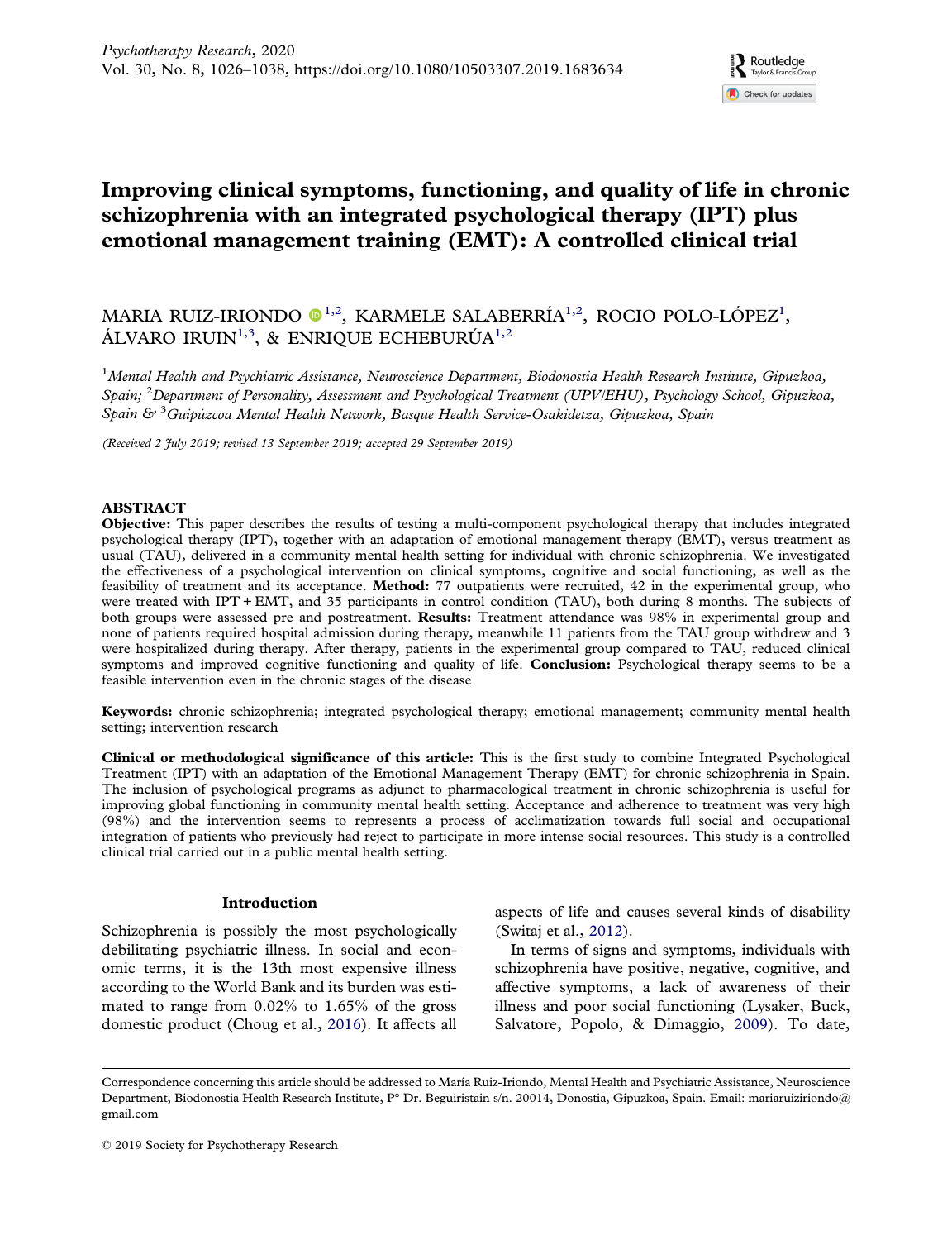<span id="page-2-0"></span>research focusing on genetic factors and premorbid stages of the illness has led to the use of dimensional rather than categorical criteria to describe the condition. This gave rise to the clinical staging model, which focuses on the analysis of the course of the illness and proposes various stages, from prodromal and first episode to relapses and, subsequently, stable phases. Phase 4 or chronic schizophrenia corresponds to the most stable phase of the illness (Agius, Goh, Ulhaq, & McGorry, [2010;](#page-11-0) McGorry, [2010a,](#page-12-0) [2010b;](#page-12-0) Ruiz-Iriondo, Salaberría, & Echeburúa, [2013\)](#page-13-0), characterized by severe negative or residual symptoms such as blunted expression of emotions and feelings, formal thought disorder, lack of energy, apathy and anhedonia, social amotivation, and cognitive deterioration, with problems in concentration and attention, and a particular impact on social outcomes. At this phase of the illness, the treatment goal is to improve quality of life and achieve some level of independence (McGuire et al., [2014\)](#page-12-0).

The use of antipsychotics medicines remain the primary treatment of schizophrenia (National Institute for Health and Clinical Excellence, [2014\)](#page-12-0), specially for acute phases. For the stable phases, the application of psychological treatments, as an adjunct to pharmacotherapy, is recommended. The psychological interventions with the most empirical support are those based on cognitive behavioral techniques seeking to improve emotional problems, as well as to manage psychosocial stress, associated behavioral problems, and refractory symptoms (Australian Psychological Society, [2018](#page-11-0); Birchwood, Shiers, & Smith, [2014;](#page-11-0) Burns, Erickson, & Brenner, [2014;](#page-11-0) Jones, Hacker, Cormac, Meaden, & Irving, [2012](#page-12-0); Turner et al., [2018\)](#page-13-0). An example of this type of intervention is integrated psychological therapy (IPT) (Brenner et al., [1994\)](#page-11-0), which has been manualized and widely replicated, with positive results in the stable phases of schizophrenia (Barlati, Valsecchi, Galluzo, Turrina, & Vita, [2018;](#page-11-0) Mueller, Schimdt, & Roder, [2013;](#page-12-0) Mueser, Deavers, Penn, & Cassisi, [2013](#page-12-0)), in experimental conditions (Roder, Mueller, & Schmidt, [2011](#page-13-0); Roder, Mueller, Mueser, & Brenner, [2006](#page-12-0)), and in clinical settings (Aloi et al., [2018;](#page-11-0) Barlati et al., [2018](#page-11-0); Rakitzi, Georgila, Efthimiou, & Mueller, [2016\)](#page-12-0). IPT reduced symptom severity and improved neuropsychological and psychosocial functioning (Mueller et al., [2013;](#page-12-0) Roder et al., [2006;](#page-12-0) Roder et al., [2011;](#page-13-0) Vallina & Lemos, [2001\)](#page-13-0).

IPT combines training in social skills and cognitive remediation and has proven to be more effective than other cognitive programs applied separately (Roder et al., [2006](#page-12-0)). The therapy is designed to be used in a group format and consists of a five-level structured and hierarchical program, with a focus on improving basic and social skills. The first two levels address basic cognitive processes like attention, perception and memory, while the other three include activities such as the acquisition and improvement of social and problem-solving skills (Lemos et al., [2004](#page-12-0); Mueller et al., [2013](#page-12-0)).

Individuals with chronic schizophrenia may also have difficulties handling emotional information and recognizing and managing emotions, leading to social isolation (Jaramillo, Ruiz, & Fuentes, [2011](#page-12-0); Kohler, Walker, Martin, Healey, & Moberg, [2010](#page-12-0); Underwood, Kumari, & Peters, [2016\)](#page-13-0). Indeed, it has been found that patients have impaired processing of facial expressions, especially for the interpretation of negative emotions such as sadness, anger and fear (Bellack, Blanchard, & Mueser, [1996](#page-11-0); Hooker & Park, [2002](#page-12-0)) because they often perceive emotionally neutral situations as negative or even threatening (Combs et al., [2009;](#page-11-0) Pinkham, Bresinger, Kohler, Gur, & Gur, [2011](#page-12-0)).

The program for emotional management training (EMT) emerged in response to the need to address such emotional difficulties (Hodel, Brenner, Merlo, & Teuber, [1998](#page-12-0); Hodel, Kern, & Brenner, [2004\)](#page-12-0). It was designed to help individuals develop and refine specific strategies to cope with the impact of stress, anxiety and difficulties associated with the processing of emotional information. This intervention not only addresses deficiencies in the perception of emotional stimuli, but also analyses the functional consequences of these deficiencies in patients' psychosocial adaptation (Briand et al., [2005](#page-11-0); Briand et al., [2006](#page-11-0); Cho & Jang, [2019](#page-11-0); Won, Lee, Lee, & Choi, [2012\)](#page-13-0). In short, EMT is an intervention for emotional problems which aims to reduce the influence of disturbing emotional states on cognitive and social functioning by training patients in the recognition of emotional states, analysis of negative emotions (fear, sadness and anger) and learning and implementation of adaptive emotion-regulation strategies, such as relaxation techniques, behavioral activation, time-out and, problem-solving skills to improve daily functioning.

EMT program has the same format as the IPT. It addresses three levels: (1) evaluation of emotional expression; (2) analysis of participants' maladaptive coping strategies that may interfere with social functioning; and (3) learning and acquisition of more adaptive strategies to manage emotions. The IPT program is aimed to improve neurocognition, and EMT to improve social cognition, both are applied together to achieve better social functioning in patients with chronic schizophrenia.

The objective of the study was to assess the effectiveness of IPT (Roder, Brenner, Hodel, Kienzle, & Fuentes, [2007\)](#page-12-0) together with the EMT program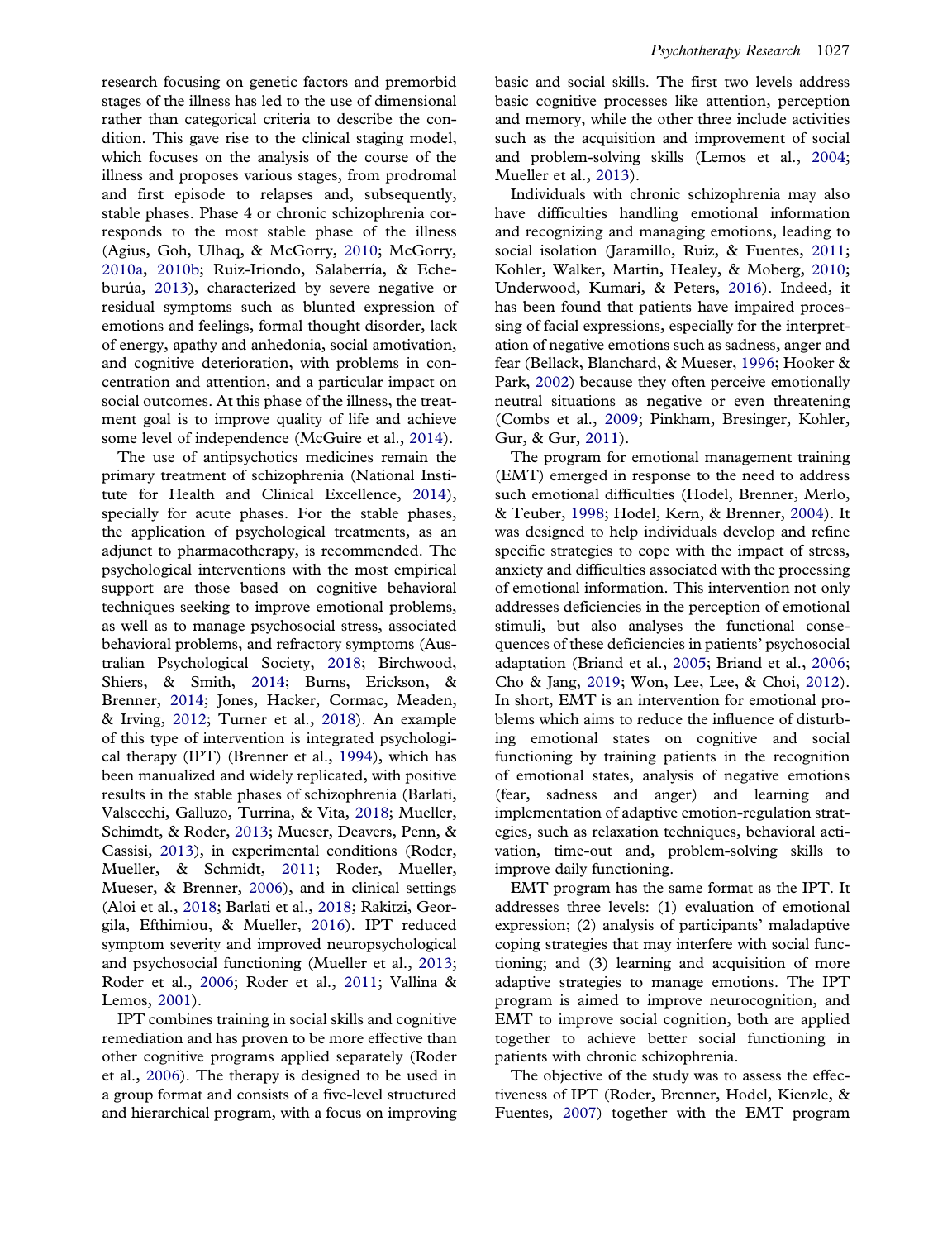<span id="page-3-0"></span>(Hodel et al., [2004](#page-12-0)) in the improvement of symptoms, neurocognition, social functioning and quality of life in a sample of outpatients with chronic schizophrenia. Our main hypothesis is that patients treated with IPT + EMT will obtain better results than patients of treatment as usual (TAU) condition in clinical symptoms, cognitive performance (e.g., attention, memory and verbal comprehension), social functioning and quality of life, as assessed through specific tools. The combination of treatments applied in this study has not been used before in Spain and, as such, it is an innovative approach applied in daily clinical practice.

#### Method

#### **Participants**

Subjects were recruited among users of the Public Mental Health Services in three centers, and were diagnosed with chronic schizophrenia by psychiatrists according to the diagnostic criteria of the 10th Revision of the International Classification of Diseases (ICD-10) (World Health Organization, [1992\)](#page-13-0).

One-hundred fifteen outpatients who met the following inclusion criteria were referred to the study by their psychiatrists:

- (1) Being aged between 25 and 65 years, with  $\geq 5$ years since illness onset
- (2) Being in a stable phase of the illness and under psychopharmacological treatment
- (3) Having residual negative and/or positive symptoms
- (4) Failing to achieve premorbid functioning in terms of education, work and/or social life
- (5) Having no diagnosis of mental retardation or associated neurological disorders
- (6) Agreeing to participate in the study and giving written informed consent.

Of these 115 outpatients, 77 agreed to participate in the study and gave written informed consent. They were assigned to one of two treatment groups: (a) the experimental group  $(N = 42)$ , which received IPT with EMT, composed of 60 group sessions twice a week for 32 weeks, in addition to TAU; and (b) the control group  $(N = 35)$ , which received only TAU prescribed by the psychiatrist without psychological intervention [\(Figure 1](#page-4-0)).

#### Study Design

This controlled clinical trial used a two-group experimental design. Participants were randomized according to the order of arrival, matching them by diagnosis, duration of illness and pharmacological treatment (type and number of psychotropic drugs), using a stratified and adaptive strategy.

#### Treatment

Participants in the control group  $(n = 35)$  received TAU, which consisted of taking psychotropic drugs provided by psychiatrists, regular visits to the mental health center and, in many cases, social and leisure activities in a daycare center integrated in a community mental health setting. This was available daily (except for weekends) for 5 h a day (9.00– 14.00 h) and did not involve psychological treatment. This standard treatment lasted the same number of weeks as the experimental treatment.

Participants in the experimental group  $(n = 42)$ also received the standard treatment (TAU) plus the intervention program (IPT + EMT). The IPT is a group-based, structured cognitive behavioral program that integrates cognitive remediation and psychosocial rehabilitation (Barlati et al., [2018](#page-11-0); Brenner et al., [1994\)](#page-11-0). It was run for groups of 4–6 patients and consisted of 60–90-minute group sessions twice a week over a period of 8 months (50 sessions in total) in a community mental health setting. The therapy was conducted following the Spanish manual of Roder et al. [\(2007](#page-12-0)).

For this research, we implemented a modification of Hodel et al.'s (Hodel et al., [1998;](#page-12-0) Hodel et al., [2004\)](#page-12-0) original Emotional Management Training program, which was adapted to the Spanish culture. The rationale is that people with schizophrenia have severe deficits in emotional processing that can interfere with their interpersonal relationships and psychosocial functioning.

EMT aims to reduce the influence of disturbing emotional states on cognitive and social functioning by training patients in the recognition and analysis of negative emotions (fear, sadness, and anger) and learning adaptive regulation strategies. The EMT program is delivered to small groups (4–6 people) with the support of a therapist and a co-therapist. Each 90-minute session was provided twice a week for a total of 5 weeks during 10 sessions.

The therapists were two clinical psychologists with postgraduate qualifications in CBT, expertise in the treatment of chronic schizophrenia, and training in evidence-based psychological therapies for schizophrenia (IPT) with an intensive course of 60 h from senior clinical psychologists with recognized expertise in IPT at a national level.

[Table I](#page-5-0) presents a summary of the IPT (Roder et al., [2007\)](#page-12-0) and the Emotional Management Training program used in this research.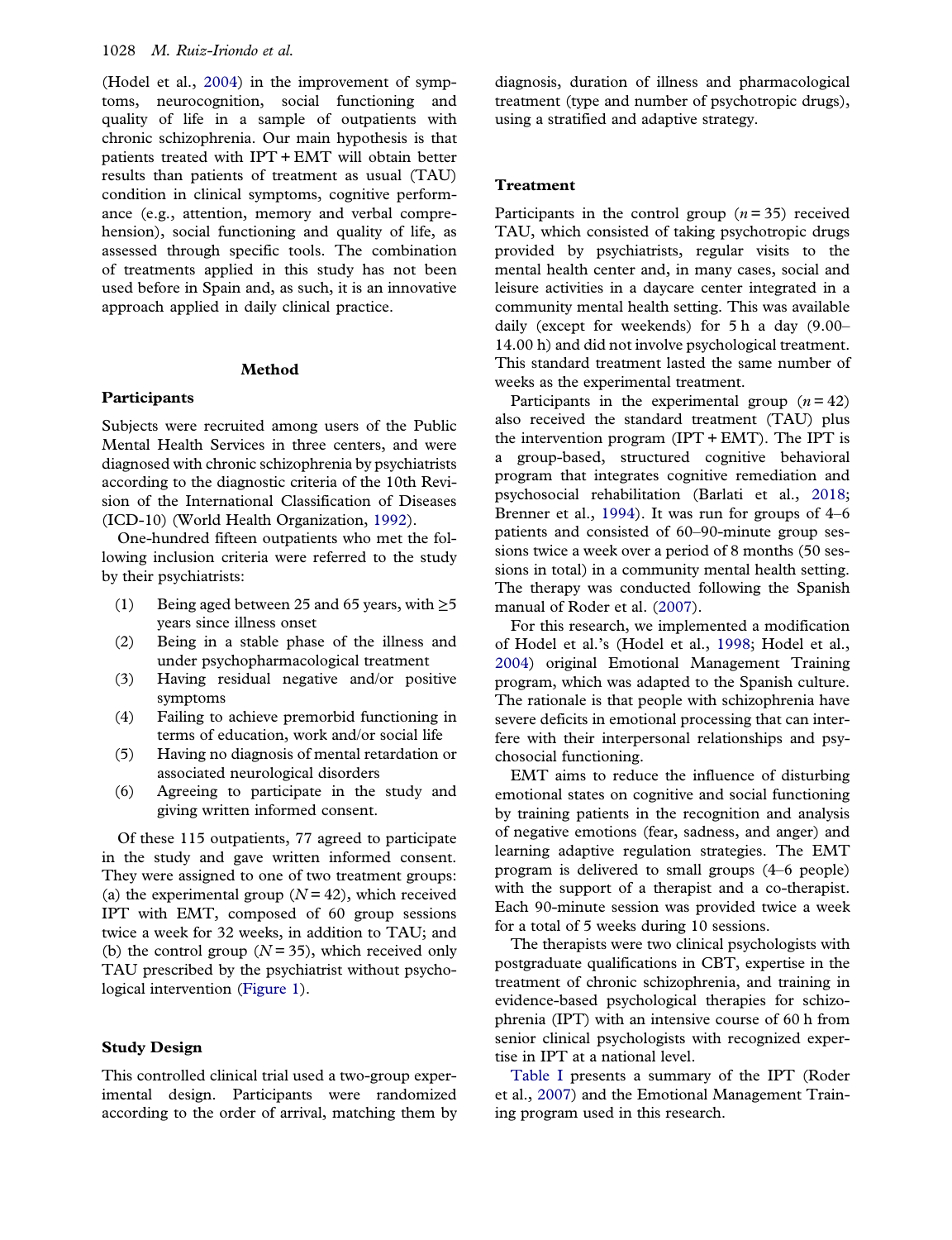<span id="page-4-0"></span>

Figure 1. CONSORT diagram illustrating participant flow through the controlled clinical trial.

The therapists followed the IPT clinical manual in Spanish, where the content of each session is described. Weekly meetings with the directors were held to discuss its development and difficulties and incidents in the treatment fidelity.

#### Measures

General assessment. We carried out an interview to collect sociodemographic data and patients' clinical history record.

#### Symptom Assessment

Brief Psychiatric Rating Scale (BPRS) (Overall & Gorham, [1962;](#page-12-0) Spanish version by Peralta & Cuesta, [1994](#page-12-0)). This is an interviewer-rated measure with 18 items scored on a Likert-type scale ranging from 0 (absence of symptoms) to 4 (very severe symptoms). This Spanish version assesses positive and negative symptoms, and total score.

#### Cognitive Performance

Screen for Cognitive Impairment in Psychiatry (SCIP) (Pino et al., [2008;](#page-12-0) Pino et al., [2006](#page-12-0); Purdon, [2005\)](#page-12-0). This test is a performance-based measure that assesses cognitive impairment in five areas: immediate and delayed verbal learning, working memory, verbal fluency and information-processing speed. The test-retest reliability ranged from .74 to .90, and Cronbach's alpha was .73.

Wechsler Adult Intelligence Scale-Third Edition (WAIS-III) (Wechsler, [1999\)](#page-13-0). The short form of this scale for use with schizophrenia patients was employed (Blyer, Gold, Iannonne, & Buchanan, [2000;](#page-11-0) Lin et al., [2014\)](#page-12-0). In clinical patients, scores on these short forms correlate (.91) with the overall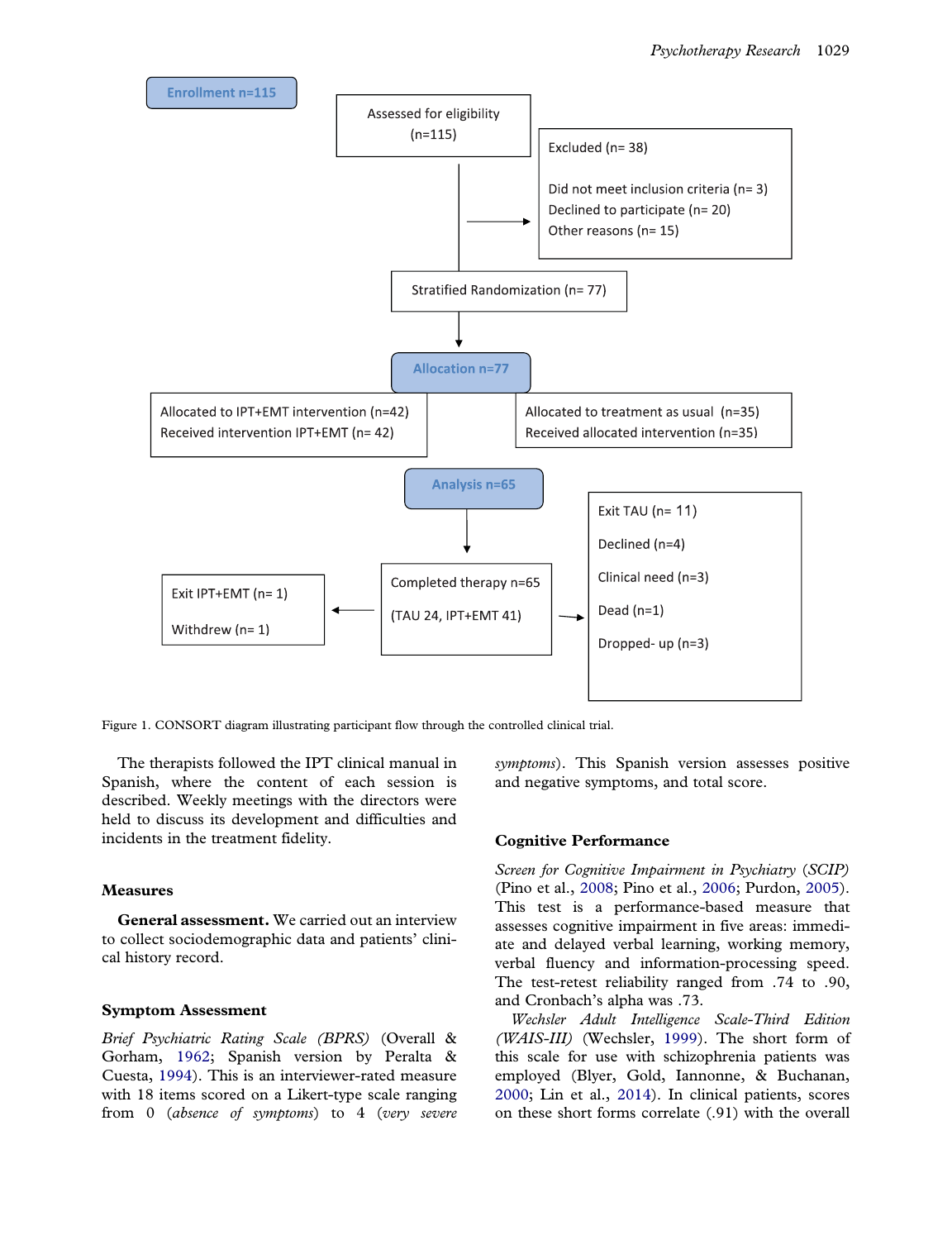#### <span id="page-5-0"></span>1030 M. Ruiz-Iriondo et al.

| Subprograms                                 | Focus of the intervention                   | Techniques                                                                                                                                                                                                                                                                                                                        |
|---------------------------------------------|---------------------------------------------|-----------------------------------------------------------------------------------------------------------------------------------------------------------------------------------------------------------------------------------------------------------------------------------------------------------------------------------|
| Cognitive differentiation                   | Attentional skills                          | Card sorting                                                                                                                                                                                                                                                                                                                      |
| $(10$ sessions)                             | Concept formation                           | Exercises of verbal concepts                                                                                                                                                                                                                                                                                                      |
| Social perception                           | Analysis of social stimuli                  | Description and interpretation of social stimuli                                                                                                                                                                                                                                                                                  |
| $(10$ sessions)                             |                                             | Discussion of the meaning of the situation                                                                                                                                                                                                                                                                                        |
| Verbal communication                        | Conversation skills                         | Verbal repetition exercises                                                                                                                                                                                                                                                                                                       |
| $(10$ sessions)                             |                                             | Similar repeat exercises                                                                                                                                                                                                                                                                                                          |
|                                             |                                             | Development of questions                                                                                                                                                                                                                                                                                                          |
|                                             |                                             | Conversation on a current topic                                                                                                                                                                                                                                                                                                   |
|                                             |                                             | Free conversation                                                                                                                                                                                                                                                                                                                 |
| Social skills (10 sessions)                 | Social skills                               | Work on thoughts                                                                                                                                                                                                                                                                                                                  |
|                                             |                                             | Social behavior training                                                                                                                                                                                                                                                                                                          |
|                                             |                                             | Role-playing                                                                                                                                                                                                                                                                                                                      |
| Interpersonal problem solving               | Interpersonal problem                       | Identification and analysis of problems                                                                                                                                                                                                                                                                                           |
| $(10$ sessions)                             | solving strategies                          | Identification and discussion of maladaptive ideas                                                                                                                                                                                                                                                                                |
|                                             |                                             | Generalization in everyday                                                                                                                                                                                                                                                                                                        |
| Emotional management training (10 sessions) |                                             |                                                                                                                                                                                                                                                                                                                                   |
| Session 1                                   | Reducing the influence of                   | Knowledge about emotions in daily life                                                                                                                                                                                                                                                                                            |
|                                             | negative emotions                           | Psychoeducation                                                                                                                                                                                                                                                                                                                   |
| Sessions 2-3-4                              | Analysis of negative                        | Recognizing sadness, anger and fear in themselves and in others                                                                                                                                                                                                                                                                   |
|                                             | emotions                                    | (psychoeducation and functional analysis)                                                                                                                                                                                                                                                                                         |
| Sessions 5-6                                | Coping with negative<br>feelings            | Sharing experiences with negative emotions and acquiring knowledge of<br>adaptive and maladaptive emotional management strategies<br>(psychoeducation and self-reports)                                                                                                                                                           |
| Sessions 7-8                                | Practicing adaptive<br>emotional techniques | Evaluating the stressful event that caused a negative emotion. If the event can<br>be changed problem-solving techniques will be used (modeling and practice)<br>If the stressful event cannot be changed, strategies to reduce distress, such as<br>distraction, self-control and targeting will be used (modeling and practice) |
| Session 9-10                                | Learning activation control<br>techniques   | Introduction to the benefits of practicing relaxation techniques to reduce stress<br>(relaxed breathing and Jacobson's progressive relaxation)                                                                                                                                                                                    |

Table I. Integrated Psychological Therapy (IPT) + Emotional Management training (EMT).

intelligence quotient (IQ) of the full scale (Fuentes, Romero, Dasí, & Ruiz, [2010](#page-11-0)).

Wisconsin Card Sorting Test (WCST) (Heaton, Chelune, Talley, Kay, & Curtiss, [1993\)](#page-12-0). This performance-based test assesses attention span, planning and execution and hence, is considered a valid measure of executive function. We used Spanish version standardized and validated by TEA Editions. We took into consideration the direct scores according to the instructions in the test manual and the suggestions of The Nuffield Foundation ([2008](#page-12-0)).

#### Psychosocial Functioning and Quality of Life

Social Functioning Scale (SFS) (Birchwood, Smith, Cochrane, Wetton, & Copestake, [1990\)](#page-11-0). We used the short version of this self-report scale, validated in a Spanish clinical sample. The original 78 items were reduced to 15, this short form have a Cronbach's alpha of .76 (Alonso et al., [2008\)](#page-11-0).

Lancashire Quality of Life Profile (LQoLP) (Oliver, Huxley, Priebe, & Kaiser, [1997;](#page-12-0) Spanish version by Vázquez-Barquero et al., [1997](#page-13-0)). This self-report assesses patients' satisfaction with various aspects of their life, as well as global well-being.

#### Procedure

This study was evaluated and approved by the Ethics Committees of the University and the Public Health Services (CEISH/63/2011) and conducted in accordance with the Declaration of Helsinki (World Medical Association, [2013\)](#page-13-0).

Participants were assessed by a clinical psychologist (the first author), after being informed of the objectives of the study and giving informed consent to participate. Consenting participants were individually assessed in three sessions at their usual mental health center. The assessor was not blind to condition.

Data were collected following the assessment protocol implemented at baseline and at the end of the active intervention phase (8 months). The program was provided at no charge to the participants.

The trial [NCT 03275909] was registered retrospectively (statutory registration of pilot studies was introduced after study commencement), but the design was unchanged as of the funding application.

#### Data Analysis Plan

Analyses were performed using Statistical Package for Social Sciences (SPSS, v 23; IBM Corp, [2013\)](#page-12-0).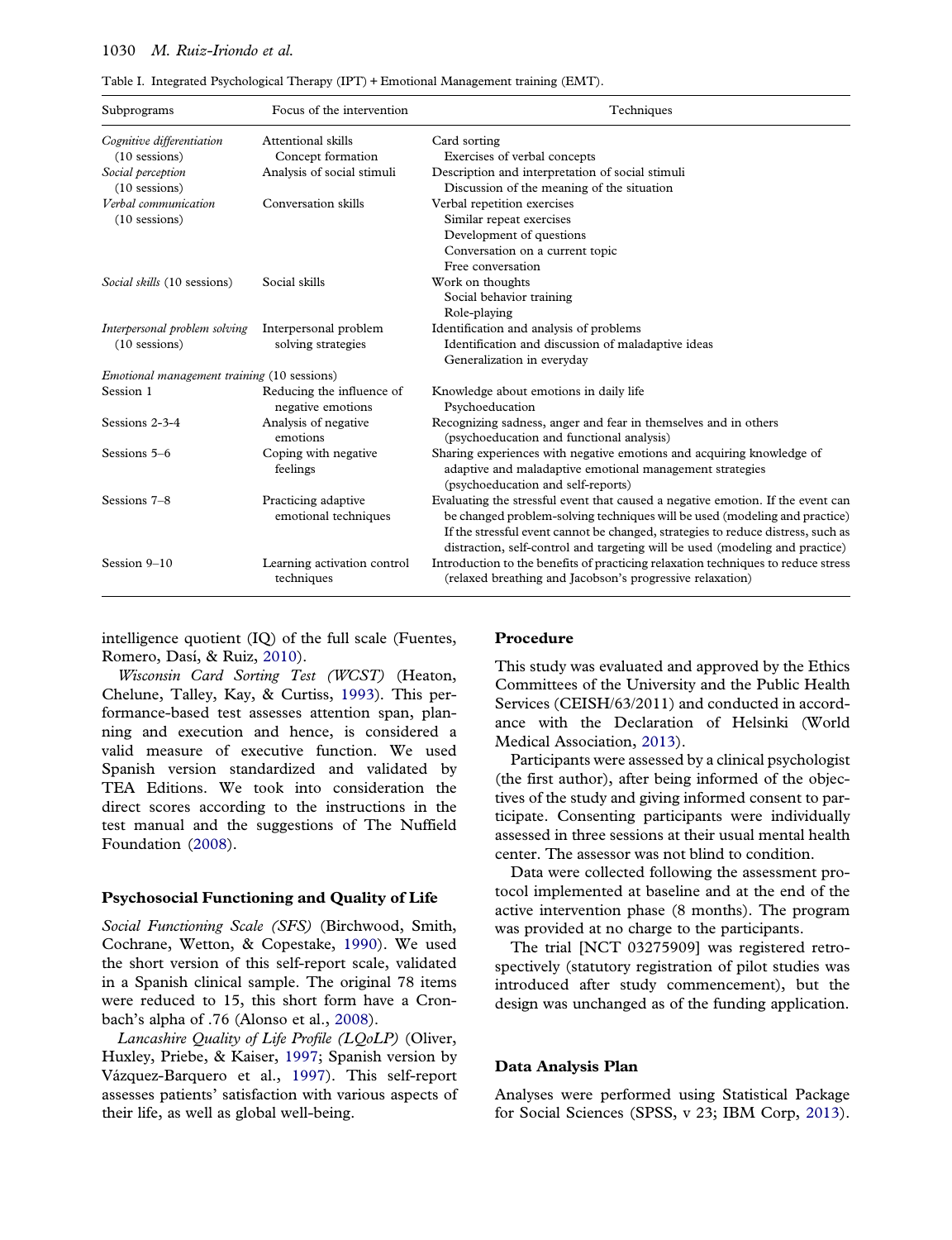<span id="page-6-0"></span>Sim and Lewis' [\(2012](#page-13-0)) recommendation of including 24–50 participants per group was taken into account to calculate the sample size.

Data were first explored using descriptive statistics: means and standard deviations for quantitative variables and frequencies and percentages for qualitative variables. Differences between the two intervention groups were analyzed using a chisquare test (or Fisher's test where  $n < 5$ ) for categorical variables, and ANCOVA Test (with pretreatment scores as covariates) for two independent conditions (experimental-control). The partial eta squared  $(\eta^2)$  and Morris ([2008\)](#page-12-0) standardized mean difference effect size were calculated in order to estimate the magnitude of the difference between groups. Within-group differences between pre- and post-treatment were explored through T-Test for repeated measures and the standardized change score index (Morris & DeShon, [2002\)](#page-12-0) to calculate effect size was carried out. Values of .20, .60, 1.2 and >1.2 can be generally categorized into slight, small, moderate and large effect size, respectively (Cohen, [1988](#page-11-0)).

#### Results

#### Sociodemographic and Clinical Characteristics

The average age of the participants was 43.69 years  $(SD = 9.03)$ ; the sample was composed mainly of men (68.8%); approximately 90% were single, and 88.3% did not have children. In relation to educational level, more than half the participants had completed only primary school (36.4%) or vocational training (35.1%). As for their employment situation, 72.7% were registered as disabled or retired and only 20% were economically active, in most cases, in sheltered jobs. Participants had a mean duration of illness of approximately 18 years, and 3 or more psychiatric admissions. The most common subtype, according to ICD-10 criteria (WHO, [1992](#page-13-0)), was paranoid (diagnosed in about 50% of the participants), followed by residual (in almost 20%) schizophrenia. The groups were homogeneous in sociodemographic and clinical characteristics, except in employment ( $\chi^2_{(4)}$  = 11.86,  $p = .02$ ;  $V = 0.39$ ), because there are more active patients within the control group.

The mean age of onset of the illness was 26.08 years in women and 24.25 years in men. No significant group differences were found in any of the variables related to medical history or to medication patterns. The main component of TAU was the use of psychotropic drugs. 95% of the participants took atypical antipsychotics (A.A), mainly olanzapine,

risperidone, and quetiapine. The most common medical guideline, although each patient had a personalized treatment, was the combination of an A.A with anxiolytics. There were no significant differences between the experimental and TAU group in the psychopharmacological treatment (number and type of drugs)  $(\chi^2_{(4)} = 2.74, p = .60)$ . All participants continued taking medication along the duration of the study.

#### Effectiveness of Multicomponent Psychological Intervention

Out of the 42 participants in the experimental group, all but 1 (98%) completed the treatment. The *mean attendance at treatment* sessions of these 41 patients was 80%, suggesting high compliance amongst the group. During the treatment period (eight months), none of the participants in the experimental group required hospital admission. This contrasts with the course of illness in the 35 participants in the control group because, between the assessment at pretreatment and the next 8 months, 11 patients dropped out of the study, and 3 were hospitalized. Thus, the drop-out rate in the experimental condition was 2.38%, and in the TAU condition, it was 31.43%.

Between-groups differences in post-treatment are shown in [Table II.](#page-7-0) Regarding clinical symptoms (BPRS), patients in the experimental group statistically and significantly reduced the presence of symptoms when compared to the control group of TAU patients which worsened, with moderate to large effect sizes. Concerning cognitive performance, the participants' scores were below normative reference values in all the areas assessed using the SCIP (Gómez-Benito et al., [2013\)](#page-11-0), and pre-treatment group differences were nonsignificant. At post-treatment, compared to the TAU group, patients who received IPT + EMT showed a statistically significant improvement in their performance in immediate verbal learning (VLT-I), with a moderate effect size. Regarding the cognitive functions evaluated with WAIS-III and WCST, significant post-treatment differences were found only in the WAIS-III Similarities subtest. Specifically, the experimental patients significantly increased their performance in abstraction capacity and verbal comprehension in comparison to TAU, with a medium or moderate effect size. In other WAIS subtests, experimental patients obtained better results than controls, but the differences did not reach significance. A similar pattern was observed in the assessment of executive functions of the WCST, namely, group differences were nonsignificant, although the participants in the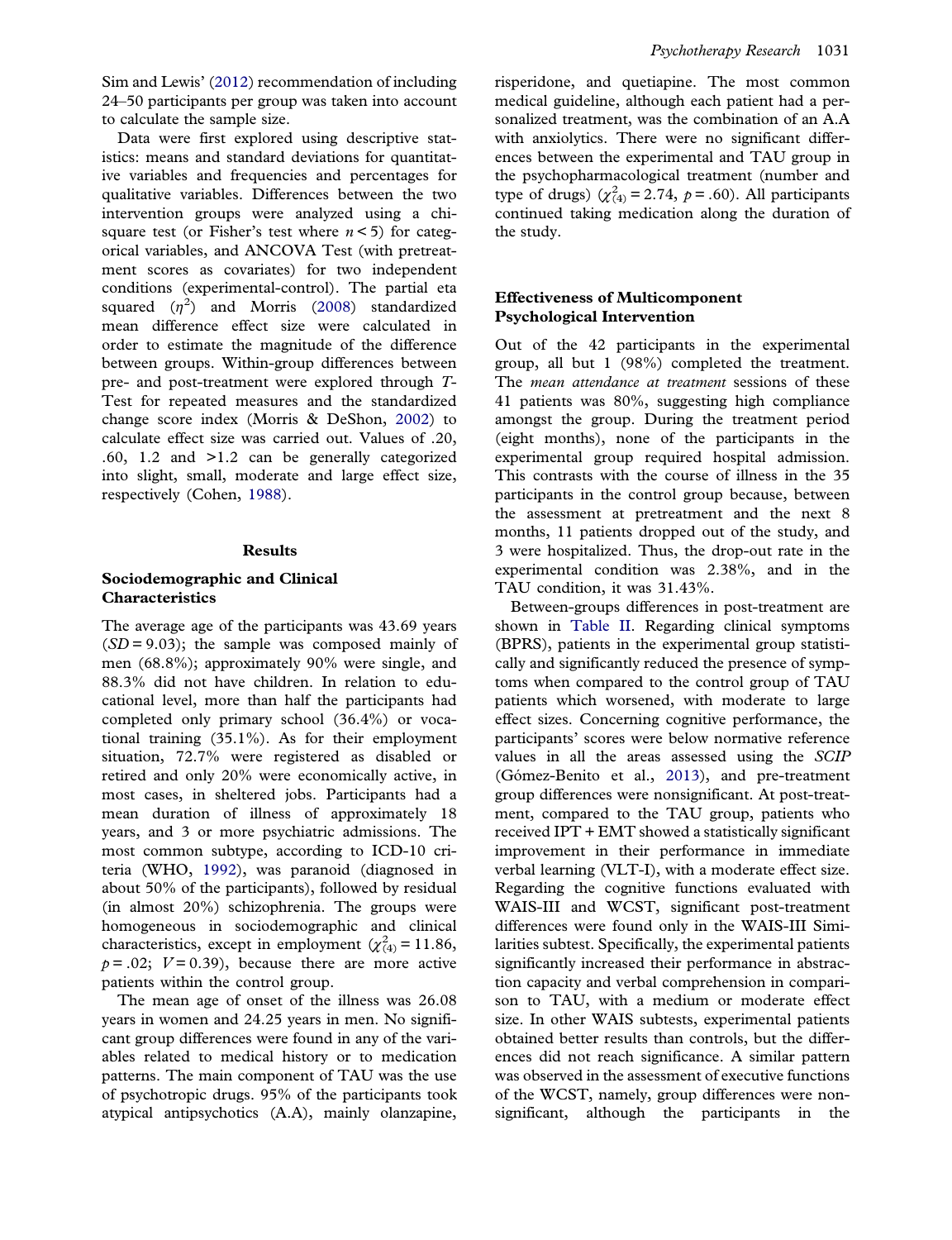<span id="page-7-0"></span>

| Table II. Between-group differences after treatment. |  |
|------------------------------------------------------|--|
|------------------------------------------------------|--|

|                         |                            |           | PRE                    |      |                         |      | POST                   |      |                 |               |     |                                                |
|-------------------------|----------------------------|-----------|------------------------|------|-------------------------|------|------------------------|------|-----------------|---------------|-----|------------------------------------------------|
|                         | <b>IPT-EMT</b><br>$N = 42$ |           | <b>TAU</b><br>$N = 35$ |      | $IPT + EMT$<br>$N = 41$ |      | <b>TAU</b><br>$N = 24$ |      |                 |               |     |                                                |
|                         | $\boldsymbol{M}$           | <b>SD</b> | М                      | SD   | $\boldsymbol{M}$        | SD   | M                      | SD   | <b>ANCOVA F</b> | $\mathcal{D}$ |     | Partial $\eta^2$ d <sup>1</sup> (Morris, 2008) |
| Clinical Symptoms       |                            |           |                        |      |                         |      |                        |      |                 |               |     |                                                |
| BPRS-Total $(0-72)$     | 19.74                      | 5.10      | 24.91                  | 5.46 | 19.07                   | 4.58 | 27.63                  | 6.90 | 223.70          | .000          | .87 | 0.64                                           |
| BPRS-Positive $(0-16)$  | 3.98                       | 2.67      | 4.71                   | 2.26 | 2.63                    | 1.74 | 5.42                   | 2.39 | 49.95           | .000          | .62 | 0.91                                           |
| BPRS-Negative $(0-16)$  | 8.00                       | 2.37      | 8.69                   | 1.74 | 8.02                    | 2.33 | 10.38                  | 2.06 | 32.27           | .000          | .52 | 0.71                                           |
| Cognitive performance   |                            |           |                        |      |                         |      |                        |      |                 |               |     |                                                |
| SCIP (VLT-I)            | 14.71                      | 5.09      | 14.86                  | 4.39 | 16.29                   | 4.05 | 13.92                  | 4.72 | 23.26           | .000          | .43 | 0.53                                           |
| WAIS-III (Similarities) | 8.90                       | 3.24      | 9.51                   | 1.82 | 10.12                   | 1.86 | 9.00                   | 1.47 | 35.14           | .000          | .53 | 0.65                                           |
| Social Functioning      |                            |           |                        |      |                         |      |                        |      |                 |               |     |                                                |
| SFS-Leisure activities  | 0.93                       | 0.99      | 0.80                   | 0.99 | 1.02                    | 1.01 | 1.83                   | 0.96 | 9.21            | .021          | .22 | $-0.94$                                        |
| SFS-Work activities     | 3.62                       | 0.49      | 3.71                   | 0.47 | 3.56                    | 0.55 | 2.92                   | 0.28 | 41.95           | .000          | .57 | 1.51                                           |
| Quality of life         |                            |           |                        |      |                         |      |                        |      |                 |               |     |                                                |
| LOoLP-Safety            | 10.02                      | 2.84      | 10.17                  | 2.18 | 11.05                   | 2.36 | 9.38                   | 1.84 | 7.45            | .001          | .19 | 0.70                                           |

Note. IPT + EMT: Integrated Psychological Therapy + Emotional Management Training; TAU: treatment as usual; BPRS: Brief Psychiatric Rating Scale; SCIP: Screen for Cognitive Impairment in Psychiatry; VLT-I: Verbal Learning Test Immediate; WAIS-III: Wechsler Adult Intelligence Scale-third edition. SFS: Social Functioning Scale; LQoLP: Lancashire Quality of life profile.

 $d<sup>1</sup>$  (Morris, [2008\)](#page-12-0): Standardized mean difference effect size. By convention d was coded such that positive sign indicated that experimental group improves more than the control group.

experimental group gave more correct answers and made fewer errors after IPT + EMT therapy.

At pre-treatment, the level of social functioning assessed with the SFS scale was found to be above the normative reference values for the total score  $(M = 20.74, SD = 6.1)$  obtained for the Spanish version of the scale (Alonso et al., [2008](#page-11-0)), with no group differences. The lowest and highest scores were found in Prosocial Behavior and Execution subtests, respectively (see [Table IV\)](#page-9-0). Despite the lack of significant between group differences in the total SFS score, participants in the control group reported significantly more leisure activities than those in the experimental group, but the experimental group showed statistically significant differences in the work subtest, reporting more work activities than the control group in post-treatment. The effect sizes were slight both for leisure activities, in favor of the control group, and were large for work activities favoring the experimental group. Regarding quality of life indicate that the patients of the experimental group reported more feelings of safety than the control group after treatment, with a moderate size effect.

Pre-post within-group analysis of psychiatric symptoms ([Table III\)](#page-8-0) showed that TAU participants obtained significantly worse outcomes in total psychotic and negative symptoms on the BPRS with small to moderate effect size. On the contrary, the participants in the experimental group reduced their scores in the positive symptoms subscale with moderate effect size.

Pre-post within-group analyses of cognitive performance ([Table III\)](#page-8-0) showed that, after treatment, the experimental group improved in most of the variables evaluated by the SCIP. The cognitive functioning of the patients who received IPT + EMT also improved in WAIS and WCST, whereas the participants of the control group did not show any improvement after treatment.

The within-group analysis of social functioning ([Table IV\)](#page-9-0) showed that, after treatment, the participants of the experimental group improved in Isolation, Prosocial Behavior, and overall score of the SFS, whereas the patients of the control group improved in Leisure activities and worsened in Work activities. Regarding quality of life, participants in the experimental condition improved in Work and Safety, whereas the TAU participants' Leisure and overall LQoLP scores decreased.

The mean of all effect sizes, calculated with total scores of measures, in experimental group was 0.51 (range 0.14–1.01) and −0.25 (range −0.97–0.16) in TAU group. This results were congruent with effect size 0.47 (pre vs. post IPT therapy) reported by Briand et al. [\(2006](#page-11-0)) and with effect size 0.52 for IPT and −0.01 for standard care reported by Roder et al. [\(2011\)](#page-13-0).

#### **Discussion**

This is the first study to evaluate the efficacy of this combination of interventions (IPT + EMT) in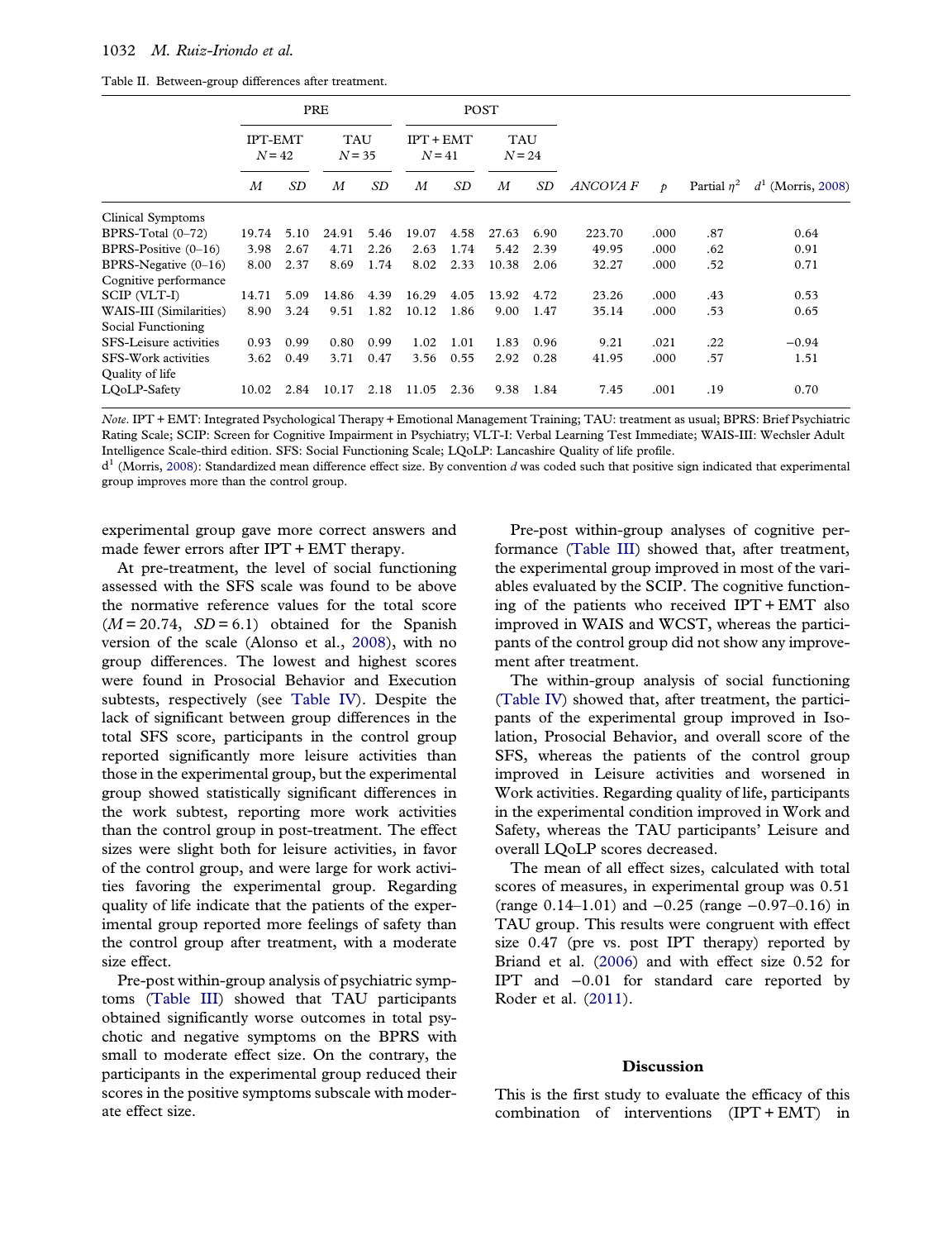|                            |           |                         | PRE   |                        |       | POST                    |       |                        |       |                         |               |                 |                        |        |                 |
|----------------------------|-----------|-------------------------|-------|------------------------|-------|-------------------------|-------|------------------------|-------|-------------------------|---------------|-----------------|------------------------|--------|-----------------|
|                            |           | $IPT + EMT$<br>$N = 42$ |       | <b>TAU</b><br>$N = 35$ |       | $IPT + EMT$<br>$N = 41$ |       | <b>TAU</b><br>$N = 24$ |       | $IPT + EMT$<br>Pre-post |               |                 | <b>TAU</b><br>Pre-post |        |                 |
|                            |           | M                       | SD    | $\boldsymbol{M}$       | SD    | $\boldsymbol{M}$        | SD    | $\boldsymbol{M}$       | SD    | $\boldsymbol{t}$        | $\mathcal{P}$ | ES <sup>1</sup> | $\boldsymbol{t}$       | Þ      | ES <sup>1</sup> |
| <b>BPRS</b>                |           |                         |       |                        |       |                         |       |                        |       |                         |               |                 |                        |        |                 |
| Total $(0-72)$             |           | 19.74                   | 5.10  | 24.91                  | 5.46  | 19.07                   | 4.58  | 27.63                  | 6.90  | 1.68                    | .10           | $-0.32$         | $-3.66$                | $.00*$ | 0.97            |
| Positive symptom $(0-16)$  |           | 3.98                    | 2.67  | 4.71                   | 2.26  | 2.63                    | 1.74  | 5.42                   | 2.39  | 3.96                    | $.00*$        | $-0.71$         | $-1.19$                | .25    | 0.41            |
| Negative symptom $(0-16)$  |           | 8.00                    | 2.37  | 8.69                   | 1.74  | 8.02                    | 2.33  | 10.38                  | 2.06  | $-0.30$                 | .76           | 0.01            | $-4.08$                | $.00*$ | 1.07            |
| SCIP Cut point             |           |                         |       |                        |       |                         |       |                        |       |                         |               |                 |                        |        |                 |
| VLT-I                      | < 18.83   | 14.71                   | 5.09  | 14.86                  | 4.39  | 17.02                   | 4.05  | 13.92                  | 4.72  | $-2.19$                 | $.03*$        | 0.57            | 0.49                   | .62    | $-0.24$         |
| <b>WMT</b>                 | <17.10    | 15.57                   | 4.94  | 16.69                  | 5.52  | 17.10                   | 3.97  | 16.71                  | 4.58  | $-3.10$                 | $.00*$        | 0.53            | 0.39                   | .70    | 0.00            |
| <b>VFT</b>                 | <15.13    | 13.83                   | 4.48  | 15.40                  | 4.57  | 14.93                   | 4.58  | 15.96                  | 5.20  | $-1.70$                 | .09           | 0.31            | $-0.82$                | .42    | 0.12            |
| VLT-D                      | < 5.17    | 2.36                    | 2.31  | 2.89                   | 2.04  | 3.22                    | 2.34  | 2.96                   | 2.44  | $-2.85$                 | $.00*$        | 0.47            | $-1.34$                | .19    | 0.03            |
| <b>PST</b>                 | < 9.25    | 6.79                    | 2.46  | 7.17                   | 2.49  | 7.37                    | 2.60  | 7.08                   | 3.81  | $-1.70$                 | .09           | 0.27            | $-0.16$                | .87    | $-0.02$         |
| Total                      | < 65.5    | 53.07                   | 14.86 | 56.71                  | 13.16 | 57.49                   | 15.61 | 56.63                  | 13.81 | $-2.69$                 | $.01*$        | 0.47            | $-0.46$                | .65    | $-0.00$         |
| WAIS-III                   |           |                         |       |                        |       |                         |       |                        |       |                         |               |                 |                        |        |                 |
| Similarities               |           | 8.90                    | 3.24  | 9.51                   | 1.82  | 10.12                   | 1.86  | 9.00                   | 1.47  | $-3.58$                 | $.00*$        | 0.69            | 1.90                   | .07    | $-0.63$         |
| Arithmetic                 |           | 7.68                    | 2.53  | 7.37                   | 2.47  | 8.17                    | 2.42  | 7.88                   | 2.03  | $-1.35$                 | .18           | 0.21            | $-0.69$                | .49    | 0.31            |
| Digit Span                 |           | 8.73                    | 2.65  | 8.11                   | 2.74  | 9.05                    | 2.41  | 8.17                   | 2.62  | $-1.20$                 | .24           | 0.19            | $-1.03$                | .31    | 0.04            |
| Information                |           | 8.80                    | 3.04  | 9.37                   | 2.25  | 9.73                    | 2.22  | 9.92                   | 2.47  | $-3.05$                 | $.00*$        | 0.63            | $-0.75$                | .46    | 0.34            |
| Picture completion         |           | 8.51                    | 2.85  | 8.94                   | 2.11  | 10.00                   | 3.08  | 9.21                   | 2.43  | $-3.86$                 | $.00*$        | 0.57            | 0.16                   | .87    | 0.10            |
| Block design               |           | 7.98                    | 2.50  | 7.83                   | 1.90  | 8.76                    | 2.55  | 8.38                   | 2.35  | $-2.25$                 | $.03*$        | 0.35            | $-0.50$                | .62    | 0.23            |
| Digit Symbol coding        |           | 5.41                    | 2.00  | 6.17                   | 2.24  | 7.10                    | 1.90  | 7.00                   | 2.19  | $-4.90$                 | $.00*$        | 0.91            | $-0.67$                | .51    | 0.44            |
| CI                         |           | 84.00                   | 12.11 | 87.38                  | 9.94  | 91.29                   | 11.25 | 86.71                  | 11.60 | $-6.37$                 | $.00*$        | 1.01            | 0.53                   | .60    | $-0.11$         |
| <b>WCST</b> Range          |           |                         |       |                        |       |                         |       |                        |       |                         |               |                 |                        |        |                 |
| Nr of trials               | $0 - 128$ | 117.5                   | 16.86 | 116.7                  | 15.70 | 112.2                   | 20.7  | 114.2                  | 21.11 | $-0.12$                 | .90           | $-0.41$         | 1.18                   | .25    | $-0.17$         |
| Nr categories              | $0 - 6$   | 4.40                    | 1.78  | 4.26                   | 1.97  | 4.46                    | 1.86  | 4.38                   | 1.71  | 2.33                    | $.02*$        | 0.04            | $-0.42$                | .67    | 0.06            |
| Nr of correct answers      | 34-98     | 74.57                   | 12.17 | 73.2                   | 14.25 | 74.76                   | 12.86 | 72.33                  | 12.80 | $-0.21$                 | .83           | 0.01            | 0.74                   | .47    | $-0.06$         |
| Nr of errors               | $10 - 94$ | 42.88                   | 19.06 | 43.4                   | 22.34 | 36.39                   | 21.95 | 41.96                  | 21.66 | 2.63                    | $.01*$        | $-0.42$         | 0.34                   | .73    | $-0.07$         |
| Nr of perseverative errors | $1 - 58$  | 19.12                   | 12.13 | 15.94                  | 12.52 | 13.05                   | 11.67 | 14.17                  | 12.25 | 4.39                    | $.00*$        | $-0.68$         | 0.71                   | .48    | $-0.16$         |

<span id="page-8-0"></span>Table III. Within-group differences after treatment on BPRS and cognitive performance.

Note. Cut-point in schizophrenic patients (Gómez-Benito et al., [2013](#page-11-0)); IPT + EMT: Integrated Psychological Therapy + Emotional Management Training; TAU: treatment as usual; BPRS: Brief Psychiatric Rating Scale: negative sign indicated symptoms reduction; SCIP: Screen for Cognitive Impairment in Psychiatry: positive effect size represents an improvement; VLT-I: Verbal Learning Test Immediate; WMT: Working Memory Test; VFT: Verbal Fluency Test; VLT-D: Verbal Learning Test Delayed; PST: Processing Speed Test; WAIS-III: Wechsler Adult Intelligence Scale-(3rd ed.): positive effect size indicated improvement; WCST: Wisconsin Card Sorting Test: negative effect size indicated reducing of errors. \*Statistically significant differences. ES<sup>1</sup>: Standardized change score index (Morris & DeShon, [2002](#page-12-0)).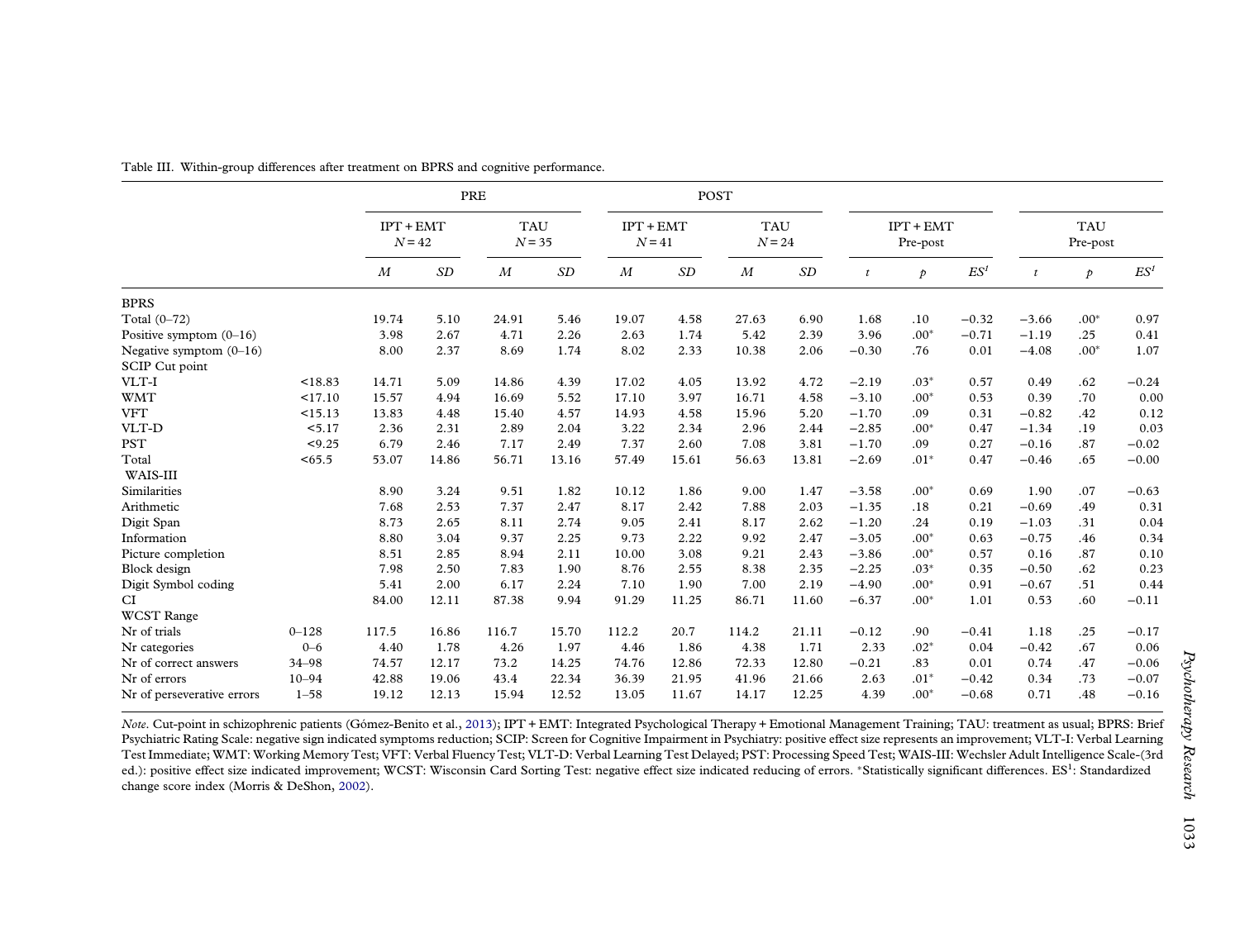|                        |          |                         |      | PRE                    |      |                         |      | <b>POST</b>            |      |                         |               |                 |                        |               |                 |
|------------------------|----------|-------------------------|------|------------------------|------|-------------------------|------|------------------------|------|-------------------------|---------------|-----------------|------------------------|---------------|-----------------|
|                        |          | $IPT + EMT$<br>$N = 42$ |      | <b>TAU</b><br>$N = 35$ |      | $IPT + EMT$<br>$N = 41$ |      | <b>TAU</b><br>$N = 24$ |      | $IPT + EMT$<br>Pre-post |               |                 | <b>TAU</b><br>Pre-post |               |                 |
|                        |          | $\boldsymbol{M}$        | SD   | M                      | SD   | $\boldsymbol{M}$        | SD   | $\boldsymbol{M}$       | SD   | t                       | $\mathcal{P}$ | ES <sup>1</sup> |                        | $\mathcal{P}$ | ES <sup>1</sup> |
| <b>SFS</b>             | Range    |                         |      |                        |      |                         |      |                        |      |                         |               |                 |                        |               |                 |
| Isolation-involvement  | $0 - 6$  | 3.90                    | 1.04 | 4.08                   | 0.87 | 4.24                    | 0.91 | 4.00                   | 0.98 | $-2.05$                 | $.04*$        | 0.32            | 0.33                   | .74           | $-0.06$         |
| Communication          | $0 - 3$  | 1.66                    | 0.76 | 1.91                   | 0.91 | 1.88                    | 0.75 | 1.96                   | 0.70 | $-1.65$                 | .10           | 0.25            | $-0.24$                | .81           | 0.06            |
| Prosocial behavior     | $0 - 12$ | 3.56                    | 2.84 | 4.96                   | 1.98 | 4.24                    | 3.06 | 4.46                   | 2.22 | $-2.00$                 | $.05*$        | 0.31            | 1.38                   | .18           | $-0.28$         |
| Execution              | $0 - 9$  | 6.76                    | 2.30 | 6.42                   | 2.24 | 7.05                    | 2.31 | 7.29                   | 1.63 | $-1.60$                 | .11           | 0.24            | $-1.87$                | .07           | 0.38            |
| <b>Skills</b>          | $0 - 6$  | 5.44                    | 1.09 | 5.67                   | 0.64 | 5.39                    | 1.28 | 5.29                   | 1.40 | 0.31                    | .75           | $-0.04$         | 1.20                   | .24           | $-0.25$         |
| Leisure Activities     | $0 - 3$  | 0.93                    | 0.99 | 0.80                   | 0.99 | 1.02                    | 1.01 | 1.83                   | 0.96 | $-0.66$                 | .51           | 0.09            | $-3.87$                | $.00*$        | 0.92            |
| <b>Work Activities</b> | $2 - 4$  | 3.62                    | 0.49 | 3.71                   | 0.47 | 3.56                    | 0.55 | 2.92                   | 0.28 | 0.81                    | .42           | $-0.13$         | 9.55                   | $.00*$        | $-1.95$         |
| Overall score          | $0 - 43$ | 25.83                   | 5.57 | 27.29                  | 3.59 | 27.39                   | 5.97 | 27.92                  | 4.06 | $-2.71$                 | $.01*$        | 0.42            | $-0.81$                | .43           | 0.16            |
| LQoLP                  |          |                         |      |                        |      |                         |      |                        |      |                         |               |                 |                        |               |                 |
| Well-being             | $1 - 7$  | 4.59                    | 1.25 | 4.96                   | 1.09 | 4.85                    | 1.13 | 4.83                   | 0.96 | $-1.09$                 | .28           | 0.16            | 0.43                   | .67           | $-0.09$         |
| Work                   | $3 - 21$ | 11.32                   | 4.55 | 13.64                  | 2.86 | 12.98                   | 4.11 | 12.96                  | 2.68 | $-2.44$                 | $.01*$        | 0.16            | 0.11                   | .91           | $-0.02$         |
| Leisure                | $3 - 21$ | 13.78                   | 3.47 | 15.58                  | 2.37 | 14.46                   | 3.05 | 14.13                  | 2.27 | $-1.68$                 | .10           | 0.26            | 2.42                   | $.02*$        | $-0.49$         |
| Religion               | $2 - 14$ | 7.90                    | 3.01 | 9.25                   | 2.80 | 8.27                    | 3.31 | 9.04                   | 2.93 | $-0.67$                 | .50           | 0.11            | 0.32                   | .75           | $-0.06$         |
| Finances               | $2 - 14$ | 8.88                    | 3.01 | 10.21                  | 3.05 | 9.46                    | 2.80 | 9.17                   | 3.06 | $-1.12$                 | .27           | $-0.17$         | 1.83                   | .08           | $-0.37$         |
| Living situation       | $7 - 49$ | 32.27                   | 7.16 | 35.29                  | 5.75 | 34.51                   | 6.09 | 36.83                  | 4.05 | $-1.93$                 | .06           | 0.30            | $-1.22$                | .23           | $-0.25$         |
| Safety                 | $2 - 14$ | 10.02                   | 2.84 | 10.17                  | 2.18 | 11.05                   | 2.36 | 9.38                   | 1.84 | $-2.14$                 | $.03*$        | 0.34            | 1.50                   | .15           | $-0.31$         |
| Family relations       | $3 - 21$ | 11.15                   | 3.07 | 10.50                  | 3.23 | 11.20                   | 2.70 | 11.04                  | 3.18 | $-0.08$                 | .93           | 0.01            | $-1.07$                | .29           | 0.22            |
| Social relations       | $3 - 14$ | 9.61                    | 2.68 | 10.00                  | 2.00 | 10.00                   | 2.73 | 9.88                   | 1.90 | $-0.68$                 | .50           | 0.11            | 0.32                   | .75           | $-0.06$         |
| Health                 | $3 - 21$ | 14.12                   | 3.60 | 15.68                  | 2.16 | 14.39                   | 3.06 | 15.04                  | 2.63 | $-0.46$                 | .65           | 0.07            | 0.89                   | .38           | $-0.20$         |
| Overall score          | $1 - 7$  | 5.07                    | 1.49 | 5.42                   | 0.88 | 5.27                    | 1.02 | 5.00                   | 0.83 | $-0.86$                 | .39           | 0.14            | 2.19                   | $.04*$        | $-0.45$         |

<span id="page-9-0"></span>Table IV. Within-group differences after treatment: Social Functioning Scale (SFS) and Quality of Life Profile (LQoLP).

Note: IPT + EMT: Integrated Psychological Therapy + Emotional Management Training. TAU: treatment as usual; SFS: social functioning scale; LQoLP: Lancashire Quality of Life Profile. <sup>∗</sup>Statistically significant differences.

ES1: Standardized change score index (Morris & DeShon, [2002\)](#page-12-0). <sup>A</sup> positive effect size indicated improvement in social functioning (SFS) and quality of life (LQoLP).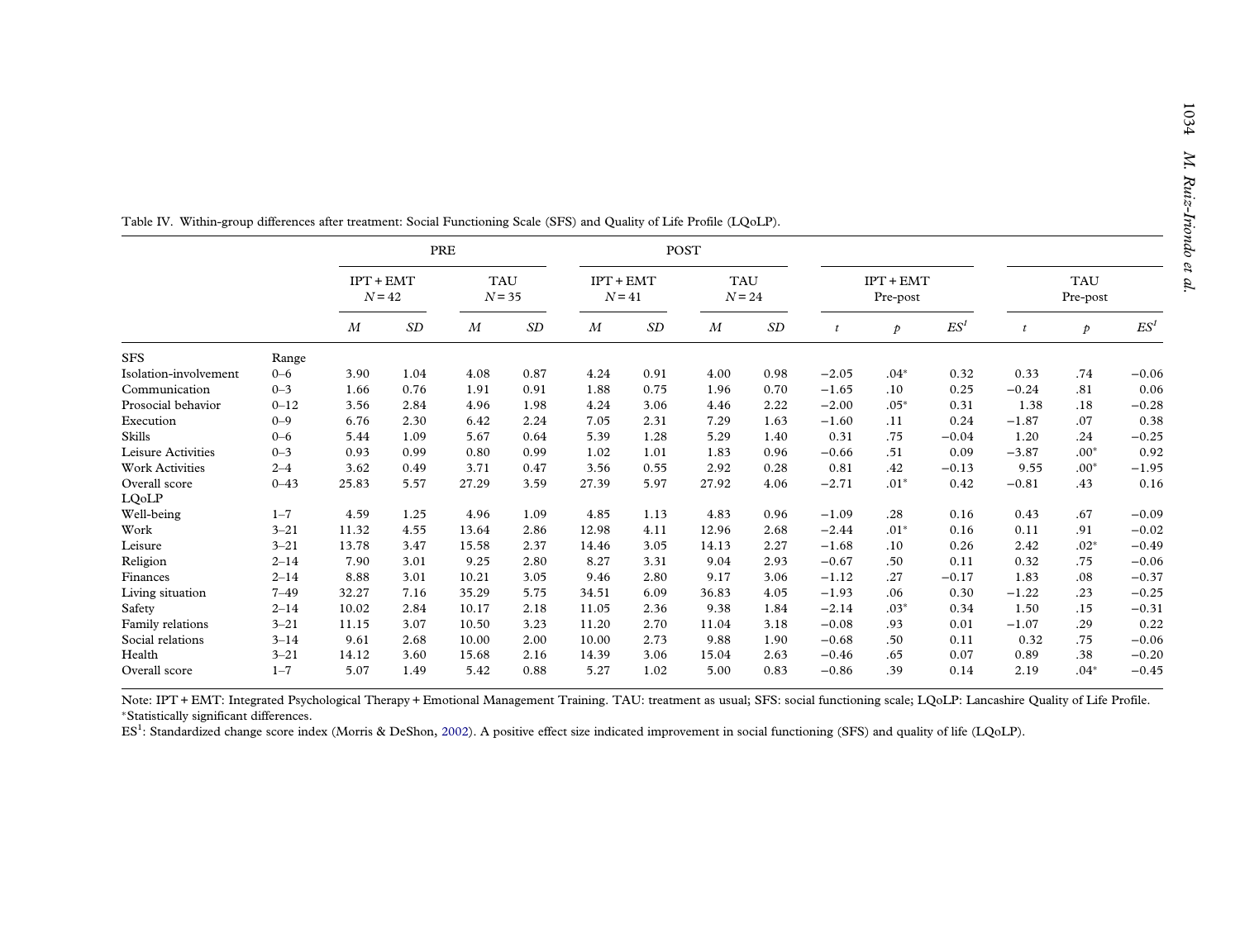<span id="page-10-0"></span>Spain. These psychological treatments applied in individuals with chronic schizophrenia have been shown to be feasible and effective for patients to play an active role in their recovery process and to take control of their symptoms, while acquiring motivation for change and maintaining their functionality (Dickerson & Lehman, [2011](#page-11-0); Pilling et al., [2002\)](#page-12-0).

The sociodemographic profile of the sample in this study is similar to those described by San et al. [\(2013\)](#page-13-0) and Rocca et al. ([2016](#page-12-0)) in their studies on chronic schizophrenia. Participants were mostly middleaged men, who had completed only primary education, with illness duration of over 10 years and multiples relapses, and presenting serious deficiencies in cognitive performance, especially in areas such as working memory and verbal comprehension (Ruiz-Iriondo et al., [2019\)](#page-13-0).

The differential results of treatments show that the experimental condition was associated with high treatment attendance (only one patient dropped out). The treatment tested was well accepted by patients with a severe chronic mental disorder, who had no previous experience in participating in group psychological therapies.

In contrast, 11 patients of the control group dropped out and 3 were hospitalized. This shows the importance of introducing psychological intervention programs as an adjuvant to TAU for individuals even at the chronic phase of the illness (Dunn et al., [2012;](#page-11-0) Tandon, Nasrallah, & Keshavan, [2010\)](#page-13-0). This should be investigated in further studies.

The IPT + EMT therapy seems effective for the treatment of patients with chronic schizophrenia in a community mental health setting, improving clinical symptoms, cognitive performance, social outcome, and quality of life. Psychological therapy might be a protective factor, in that it provides patients with psychological care, helps them to better manage their daily concerns, and makes them feel more supported. In turn, this may help stabilize their symptoms and reduce relapses, as well as serving as a behavioral activator to address the negative symptoms that occur during the chronic phase of schizophrenia (Choi, Jaekal, & Lee, [2016\)](#page-11-0). Our results are connected to the recovery process. Treated patients with IPT + EMT had fewer dropouts and fewer hospitalizations, better therapeutic adherence, improved cognitive and social functioning, reduced psychopathological symptoms and increased quality of life.

Regarding treatment efficacy, although the differences between groups were small, they were always in favor of the experimental group, showing improvements in clinical symptoms, cognitive and social functioning, employability, living situation, and feelings of safety concerning quality of life. Specifically,

patients who received the psychological intervention improved their performance in tasks of sustained attention and vigilance, immediate memory, associative thinking, and verbal comprehension. Our findings are in line with those from other research based on IPT (Aloi et al., [2018](#page-11-0); Barlati et al., [2018;](#page-11-0) Lemos et al., [2004;](#page-12-0) Mueller et al., [2013;](#page-12-0) Penadés et al., [2003;](#page-12-0) Rakitzi et al., [2016;](#page-12-0) Roder et al., [2006](#page-12-0), [2011](#page-13-0); Vallina et al., [2001a,](#page-13-0) [2001b\)](#page-13-0).

According to several authors (Green, [2006](#page-12-0); Green & Harvey, [2014;](#page-12-0) Kurtz & Richardson, [2012](#page-12-0)), there is an important correlation between cognitive functioning and social performance. The application of IPT + EMT had a positive impact on the cognitive performance of the participants and this, in turn, was reflected in an improvement of their social functioning and quality of life (Briand et al., [2006\)](#page-11-0). Given that most of the studies conducted assess the effectiveness of IPT (Aloi et al., [2018](#page-11-0); Barlati et al., [2018;](#page-11-0) Rakitzi et al., [2016;](#page-12-0) Roder et al., [2006;](#page-12-0) Roder et al., [2011\)](#page-13-0) and EMT separately (Cho & Jang, [2019](#page-11-0); Hodel et al., [2004;](#page-12-0) Won et al., [2012\)](#page-13-0), the results obtained in this study may hold some promise, but should be replicated and required additional validation.

Several issues should be considered when interpreting the findings. First, the sample size limited the types of statistical analysis so within-group comparisons were done for exploratory reasons. Second, the lack of follow-up evaluations prevents to explore if differences remain over time. Third, the assessor was not blind to treatment condition. Finally, it might be useful to assess changes in emotion management, especially on emotion processing, but there are no validated tools available in the Spanish language to assess social cognition in chronic schizophrenia.

This study has shown that psychological treatment applied in a community mental health service and related to a severe disorder such as schizophrenia seems to be useful for improving illness symptoms, even in chronic patients (Dunn et al., [2012](#page-11-0); NICE, [2014;](#page-12-0) Tandon et al., [2010\)](#page-13-0). Specifically, psychological therapies with cognitive remediation are useful for improving psychotic symptoms, perceived quality of life, and global functioning (Aloi et al., [2018](#page-11-0); Buonocore, Bosinelli, et al., [2018;](#page-11-0) Buonocore, Spangaro, et al., [2018](#page-11-0)). To achieve this, the establishment of multidisciplinary teams and good collaboration with psychiatrists has been essential.

The most relevant advantages of combining IPT and EMT for patients with chronic schizophrenia in the daily clinical routine are the good results, the treatment acceptance (there was only one dropout in our study), the group therapy format, the manualization of treatment and the possibility of carrying out the program in a community mental health setting.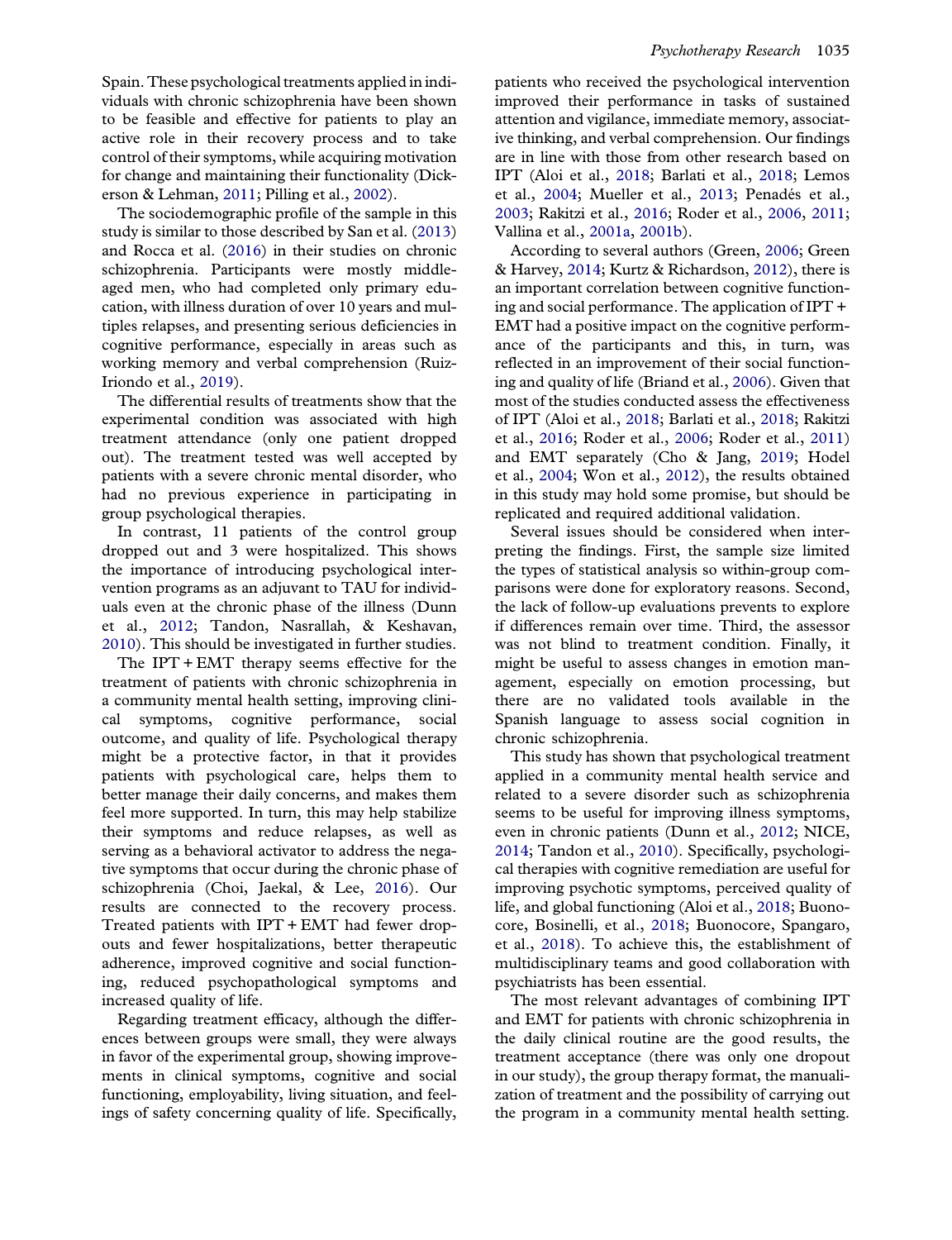<span id="page-11-0"></span>The most relevant disadvantage is that this treatment involves many sessions and lasts 8 months.

Our results indicate that patients treated with IPT + EMT have fewer dropouts and hospitalizations, improve therapeutic adherence and cognitive performance, reduce symptoms, and increase social functioning and quality of life. This study supports evidence of the efficacy of IPT + EMT in psychiatric care in Spain, and it hopefully will be initiating the inclusion of evidence-based psychological treatments in the community mental health settings for patients with chronic schizophrenia.

#### Funding

This work was supported by the Ministry of Economy and Competitiveness of Spain [grant number PSI2011-27590].

#### ORCID

Maria Ruiz-Iriondo [http://orcid.org/0000-0002-](http://orcid.org/0000-0002-9950-9434) [9950-9434](http://orcid.org/0000-0002-9950-9434)

#### References

- Agius, M., Goh, C., Ulhaq, S., & McGorry, P. D. ([2010\)](#page-2-0). The staging model in schizophrenia and its clinical implications. Psychiatria Danubina, 22, 211–220.
- Aloi, M., de Filippis, R., Grosso-Lavalle, F., Chiapetta, E., Viganó, C., Segura-García, C., & De Fazio, P. ([2018](#page-2-0)). Effectiveness of integrated psychological therapy on clinical, neuropsychological, emotional and functional outcome in schizophrenia: A RCT study. *Journal of Mental Health.* [doi:10.1080/09638237.](https://doi.org/10.1080/09638237.2018.1521948) [2018.1521948](https://doi.org/10.1080/09638237.2018.1521948)
- Alonso, T., Olivares, J. M., Ciudad, A., Manresa, J. M., Casado, A., & Gilaberte, I. ([2008\)](#page-5-0). Development and validation of the social functioning, short version in schizophrenia for its use in clinical practice. Actas Españolas de Psicología, 36, 102–110.
- Australian Psychological Society. ([2018\)](#page-2-0). Evidence-based psychological interventions in the treatment of mental disorders. A review of the literature (4th ed.). Retrieved from [http://psychology.org.au/](http://psychology.org.au/getmedia/23c6a11b-2600-4e19-9a1d-6ff9c2f26fae/Evidence-based-psych-interventions.pdf) [getmedia/23c6a11b-2600-4e19-9a1d-6ff9c2f26fae/Evidence-ba](http://psychology.org.au/getmedia/23c6a11b-2600-4e19-9a1d-6ff9c2f26fae/Evidence-based-psych-interventions.pdf) [sed-psych-interventions.pdf](http://psychology.org.au/getmedia/23c6a11b-2600-4e19-9a1d-6ff9c2f26fae/Evidence-based-psych-interventions.pdf)
- Barlati, S., Valsecchi, P., Galluzo, A., Turrina, C., & Vita, A. ([2018\)](#page-2-0). Implementing cognitive rehabilitation interventions for schizophrenia patients in mental health services: Focus on Integrated Psychological Therapy (IPT). Journal of Psychopathology, 24, 79–87.
- Bellack, A. S., Blanchard, J. J., & Mueser, K. T. [\(1996\)](#page-2-0). Cue availability and affect perception in schizophrenia. Schizophrenia Bulletin, 22, 535–544. [doi:10.1093/schbul/22.3.535](https://doi.org/10.1093/schbul/22.3.535)
- Birchwood, M., Shiers, D., & Smith, J. ([2014\)](#page-2-0). CBT for psychosis: Not a 'quasi-neuroleptic'. British Journal of Psychiatry, 204, 488– 489. [doi:10.1192/bjp.204.6.488a](https://doi.org/10.1192/bjp.204.6.488a)
- Birchwood, M., Smith, J., Cochrane, R., Wetton, S., & Copestake, S. [\(1990\)](#page-5-0). The social functioning scale: The development and validation of a new scale of social adjustment for use in family intervention programs with schizophrenic patients. British Journal of Psychiatry, 157, 853–859. [doi:10.1192/bjp.157.6.853](https://doi.org/10.1192/bjp.157.6.853)
- Blyer, C. R., Gold, J. M., Iannonne, V. N., & Buchanan, R. W. [\(2000\)](#page-4-0). Short form of the WAIS-III for use with patients with schizophrenia. Schizophrenia Research, 46, 209–215.
- Brenner, H. D., Roder, V., Hodel, B., Kienzle, N., Reed, D., & Liberman, R. P. [\(1994\)](#page-2-0). Integrated psychological therapy for schizophrenic patients. Seattle, WA: Hogrefe & Huber Publishing Group.
- Briand, C., Bélanger, R., Hamel, V., Stip, E., Reinharz, D., Lalonde, P., & Lesage, A. ([2005](#page-2-0)). Implantation multi-site du programme Integrated Psychological Treatment (IPT) pour les personnes souffrant de schizophrenié. Élaboration d´une version renouvelée. Santé mentale au Quebec, 30, 73–95.
- Briand, C., Vasiliadis, H. M., Lessage, A., Lalonde, P., Stip, E., Nicole, L., … Villenueve, K. ([2006\)](#page-2-0). Including integrated psychological treatment as a part of standard medical therapy for patients with schizophrenia. The Journal of Nervous and Mental Disease, 194, 463–470.
- Buonocore, M., Bosinelli, F., Bechi, M., Spangaw, M., Piantanide, M., Cocchi, F., … Bosia, M. ([2018\)](#page-10-0). The role of premorbid adjustment in schizophrenia: Focus on cognitive remediation outcome. Neuropsychological Rehabilitation, 19, 1–14.
- Buonocore, M., Spangaro, M., Bechi, M., Baraldi, M. A., Cocchi, F., Guglielmino, C., … Cavallaro, R. ([2018](#page-10-0)). Integrated cognitive remediation and standard rehabilitation therapy in patients of schizophrenia: Persistence after 5 years. Schizophrenia Research, 192, 335–339.
- Burns, A. M. N., Erickson, D. H., & Brenner, C. A. ([2014\)](#page-2-0). Cognitive-behavioral therapy for medication-resistant psychosis: A meta-analytic review. Psychiatric Services, 65, 874–880. [doi:10.1176/appi.ps.201300213](https://doi.org/10.1176/appi.ps.201300213)
- Cho, M., & Jang, S. J. [\(2019\)](#page-2-0). Effect on an emotion management programme for patients with schizophrenia. A quiasi-experimental desing. International Journal of Mental Health Nursing, 28, 592–604.
- Choi, K. H., Jaekal, E., & Lee, G. Y. ([2016\)](#page-10-0). Motivational and behavioral activation as an adjunct to psychiatric rehabilitation for mild to moderate negative symptoms in individuals with schizophrenia: A proof-of-concept pilot study. Frontiers in Psychology, 7, 1759. [doi:10.3389%2Ffpsyg.2016.01759](https://doi.org/10.3389%2Ffpsyg.2016.01759)
- Choug, H. Y., Teoh, S. L., Wu, D. B., Kotirum, S., Chiou, C. F., & Chaiuyakuna, N. ([2016](#page-1-0)). Global economy burden of schizophrenia: A systematic review. Neuropsychiatric Disease and Treatment, 12, 357–376.
- Cohen, J. [\(1988\)](#page-6-0). Statistical power analysis for the behavioral sciences. Hillsdale: Lawrence Erlbaum Associates Inc.
- Combs, D. R., Penn, D. L., Michael, C. O., Basso, M. R., Wiedman, R., Siebenmorgan, M., … Chapman, D. ([2009\)](#page-2-0). Perceptions of hostility by persons with and without persecutory delusions. Cognitive Neuropsychiatry, 14, 30–52. [doi:10.1080/](https://doi.org/10.1080/13546800902732970) [13546800902732970](https://doi.org/10.1080/13546800902732970)
- Dickerson, F. B., & Lehman, A. F. ([2011\)](#page-10-0). Evidence-based psychotherapy for schizophrenia: 2011 update. The Journal of Nervous and Mental Disease, 199, 520–526. [doi:10.1097/](https://doi.org/10.1097/NMD.0b013e318225ee78) [NMD.0b013e318225ee78](https://doi.org/10.1097/NMD.0b013e318225ee78)
- Dunn, G., Fowler, D., Rollinson, R., Freeman, D., Kuipers, E., Smith, B., … Bebbington, P. [\(2012](#page-10-0)). Effective elements of cognitive behavior therapy for psychosis: Results of a novel type of subgroup analysis based on principal stratification. Psychological Medicine, 42, 1057–1068. [doi:10.1017/S0033291711001954](https://doi.org/10.1017/S0033291711001954)
- Fuentes, I., Romero, M., Dasí, C., & Ruiz, J. C. ([2010\)](#page-5-0). Versión abreviada del WAIS III para su uso en la evaluación de pacientes con esquizofrenia. Psicothema, 22, 202–207.
- Gómez-Benito, J., Guilera, G., Pino, O., Rojo, E., Tabarés-Seisdedos, R., Safont, G., … Reja, J. ([2013](#page-6-0)). The screen for cognitive impairment in psychiatry: Diagnostic-specific standardization in psychiatric ill patients. BMC Psychiatry, 13, 127. [doi:10.1186/1471-244X-13-127](https://doi.org/10.1186/1471-244X-13-127)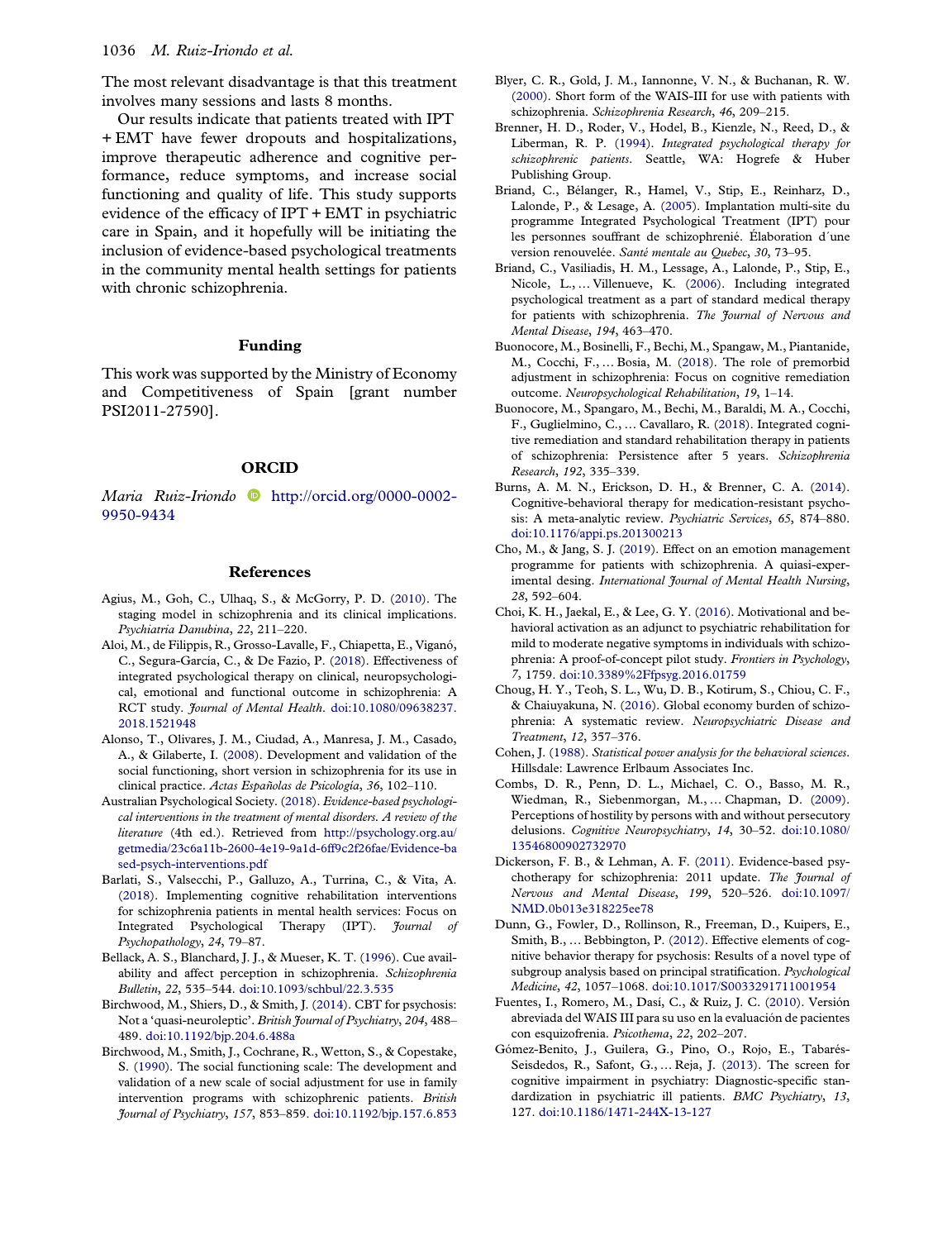- <span id="page-12-0"></span>Green, M. F. ([2006\)](#page-10-0). Cognitive impairment and functional outcome in schizophrenia and bipolar disorder. Journal of Clinical Psychiatry, 67, 3–8.
- Green, M. F., & Harvey, P. D. ([2014\)](#page-10-0). Cognition in schizophrenia: Past, present and future. Schizophrenia Research: Cognition, 1, e1–e9. [doi:10.1016%2Fj.scog.2014.02.001](https://doi.org/10.1016%2Fj.scog.2014.02.001)
- Heaton, R. K., Chelune, G. J., Talley, J. L., Kay, G. G., & Curtiss, G. ([1993](#page-5-0)). Wisconsin card sorting test manual (revised and expanded). Odessa, FL: Psychological Assessment Resources.
- Hodel, D., Brenner, H. D., Merlo, M. C., & Teuber, J. F. ([1998](#page-2-0)). Emotional management therapy in early psychosis. British Journal of Psychiatry, 172, 128–133.
- Hodel, D., Kern, R. S., & Brenner, H. D. [\(2004\)](#page-2-0). Emotion Management Training (EMT) in persons with treatment resistant schizophrenia: First results. Schizophrenia Research, 68, 107– 108. [doi:10.1016/S0920-9964\(03\)00119-1](https://doi.org/10.1016/S0920-9964(03)00119-1)
- Hooker, C., & Park, S. [\(2002](#page-2-0)). Emotion processing and its relationship to social functioning in schizophrenia patients. Psychiatry Research, 112, 41–50.
- IBM Corp. ([2013\)](#page-5-0). IBM SPSS for windows, version 22.0. Armonk, NY: Author.
- Jaramillo, P., Ruiz, J. C., & Fuentes, I. [\(2011\)](#page-2-0). Relaciones entre neurocognición, procesamiento emocional y funcionamiento social en la esquizofrenia. Psychology, Society and Education, 3, 99–112.
- Jones, C., Hacker, D., Cormac, I., Meaden, A., & Irving, C. B. ([2012\)](#page-2-0). Cognitive-behavioral therapy versus other psychosocial treatments for schizophrenia. Cochrane Database of Systematic Reviews, CD008712. [doi:10.1002/14651858.CD008712.pub2](https://doi.org/10.1002/14651858.CD008712.pub2)
- Kohler, C. G., Walker, J. B., Martin, E. G., Healey, K. M., & Moberg, P. J. ([2010](#page-2-0)). Facial emotion perception in schizophrenia: A meta-analytic review. Schizophrenia Bulletin, 36, 1009–1019. [doi:10.1093/schbul/sbn192](https://doi.org/10.1093/schbul/sbn192)
- Kurtz, M., & Richardson, C. H. L. [\(2012](#page-10-0)). Social cognitive training for schizophrenia: A meta-analytic investigation of controlled research. Schizophrenia Bulletin, 38, 1092–1104. [doi:10.1093/schbul/sbr036](https://doi.org/10.1093/schbul/sbr036)
- Lemos, S., Vallina, O., García, A., Gutiérrez, A. M., Alonso, M., & Fernández, J. ([2004\)](#page-2-0). Evaluación de la efectividad de la terapia psicológica integrada en la evolución a largo plazo de pacientes esquizofrénicos. Actas Españolas de Psiquiatría, 32, 166–177.
- Lin, C. J., Lin, C. C., Hung, Y. Y., Tsai, M. C., Ho, S. C., Wang, Y. L., … Huang, T. L. [\(2014\)](#page-4-0). Applied short form WAIS III to explore global cognitive profile of patients with schizophrenia. Neuropsychiatry, 7, 807–811.
- Lysaker, P. H., Buck, K. D., Salvatore, G., Popolo, R., & Dimaggio, G. [\(2009\)](#page-1-0). Lack of awareness of illness in schizophrenia: Conceptualizations, correlates and treatment approaches. Expert Review of Neurotherapeutics, 9, 1035–1043.
- McGorry, P. D. ([2010a\)](#page-2-0). Staging in neuropsychiatry: A heuristic model for understanding, prevention and treatment. Neurotoxicity Research, 18, 244–255. [doi:10.1007/s12640-010-](https://doi.org/10.1007/s12640-010-9179-x) [9179-x](https://doi.org/10.1007/s12640-010-9179-x)
- McGorry, P. D. ([2010b](#page-2-0)). Risk syndromes, clinical staging and DSM V: New diagnostic infrastructure for early intervention in psychiatry. Schizophrenia Research, 120, 49–53. [doi:10.1016/](https://doi.org/10.1016/j.schres.2010.03.016) [j.schres.2010.03.016](https://doi.org/10.1016/j.schres.2010.03.016)
- McGuire, A. B., Kukla, M., Green, A., Gilbride, D., Mueser, K. T., & Salyers, M. P. ([2014\)](#page-2-0). Illness management and recovery: A review of the literature. Psychiatric Services, 65, 171–179.
- Morris, S. B. ([2008\)](#page-6-0). Estimating effect sizes from pretest-posttest control group designs. Organizational Research Methods, 11, 364–386.
- Morris, S. B., & DeShon, R. P. [\(2002\)](#page-6-0). Combining effect size estimates in meta-analysis with repeated measures and independent group designs. Psychological Methods, 7, 105–125.
- Mueller, D. R., Schimdt, J., & Roder, V. ([2013\)](#page-2-0). Integrated psychological therapy: Effectiveness in schizophrenia inpatients settings related to patients age. The American Journal of Geriatric Psychiatry, 21, 231–241. [doi:10.1016/j.jagp.2012.12.011](https://doi.org/10.1016/j.jagp.2012.12.011)
- Mueser, K. T., Deavers, F., Penn, D. L., & Cassisi, J. E. ([2013\)](#page-2-0). Psychosocial treatments for schizophrenia. Annual Review of Clinical Psychology, 9, 465–497. [doi:10.1146/annurev-clinpsy-](https://doi.org/10.1146/annurev-clinpsy-050212-185620)[050212-185620](https://doi.org/10.1146/annurev-clinpsy-050212-185620)
- National Institute for Health and Clinical Excellence (NICE). [\(2014\)](#page-2-0). Psychosis and schizophrenia in adults: Prevention and management. Clinical Guideline 178. London: Author.
- The Nuffield Foundation. ([2008\)](#page-5-0). Activity brief. Investigating the Wisconsin Card Sorting Test. Advanced Applied Science: GCE A2 UNITS, 1–16. Retrieved from [https://www.nuffieldfounda](https://www.nuffieldfoundation.org/applied-science/investigating-wisconsin-card-sorting-test) [tion.org/applied-science/investigating-wisconsin-card-sorting-t](https://www.nuffieldfoundation.org/applied-science/investigating-wisconsin-card-sorting-test) [est](https://www.nuffieldfoundation.org/applied-science/investigating-wisconsin-card-sorting-test)
- Oliver, J. P. J., Huxley, P. J., Priebe, S., & Kaiser, W. ([1997\)](#page-5-0). Measuring the quality of life of severely mentally ill people using the Lancashire Quality of Life Profile. Social Psychiatry and Psychiatric Epidemiology, 32, 76–83.
- Overall, J. E., & Gorham, D. R. [\(1962\)](#page-4-0). The brief psychiatric rating scale. Psychological Reports, 10, 799–812.
- Penadés, R., Boget, T., Catalán, R., Bernardo, M., Gastó, C., & Salamero, M. ([2003\)](#page-10-0). Cognitive mechanism, psychosocial functioning and neurocognitive rehabilitation in schizophrenia. Schizophrenia Research, 63, 219–227.
- Peralta, V., & Cuesta, M. J. ([1994](#page-4-0)). Validación de la escala de síndromes positivos y negativos (PANSS) en una muestra de esquizofrénicos españoles. Actas Luso-españolas de Neurología y Psiquiatría, 4, 44–50.
- Pilling, S., Bebbington, P., Kuipers, E., Garety, P., Geddes, J., Orbach, G., & Morgan, C. [\(2002](#page-10-0)). Psychological treatment in schizophrenia: II. Meta-analyses of randomized controlled trials of social skills and cognitive remediation. Psychological Medicine, 32, 783–791.
- Pinkham, A. E., Bresinger, C., Kohler, C., Gur, R. E., & Gur, R. C. ([2011](#page-2-0)). Actively paranoid patients with schizophrenia over attribute anger to neutral faces. Schizophrenia Research, 125, 174–178. [doi:10.1016/j.schres.2010.11.006](https://doi.org/10.1016/j.schres.2010.11.006)
- Pino, O., Guilera, G., Gómez, J., Rojo, E. J., Vallejo, J., & Purdon, S. E. ([2006](#page-4-0)). Escala breve para evaluar el deterioro cognitivo en pacientes psiquiátricos. Psicothema, 18, 447–452.
- Pino, O., Guilera, G., Rojo, E. J., Gómez-Benito, J., Bernardo, M., Crespo-Facorro, B., … Rejas, J. [\(2008\)](#page-4-0). Spanish version of the Screen for Cognitive Impairment in Psychiatry (SCIP-S): Psychometric properties of a brief scale for cognitive evaluation in schizophrenia. Schizophrenia Research, 99, 139–148. [doi:10.](https://doi.org/10.1016/j.schres.2007.09.012) [1016/j.schres.2007.09.012](https://doi.org/10.1016/j.schres.2007.09.012)
- Purdon, S. E. [\(2005](#page-4-0)). The Screen for Cognitive Impairment in Psychiatry (SCIP): Instructions and three alternative forms. Edmonton: PNL.
- Rakitzi, S., Georgila, P., Efthimiou, K., & Mueller, D. ([2016\)](#page-2-0). Efficacy and feasibility of the integrated therapy for outpatients with schizophrenia in Greece: Final results of a RCT. Psychiatry Research, 242, 137–143.
- Rocca, P., Montemagni, C., Mingrone, C., Crivelli, B., Sigaudo, M., & Bogetto, F. ([2016](#page-10-0)). A cluster-analytical approach toward real-world outcome in outpatients with stable schizophrenia. European Psychiatry, 32, 48–54. [doi:10.1016/j.eurpsy.](https://doi.org/10.1016/j.eurpsy.2015.11.007) [2015.11.007](https://doi.org/10.1016/j.eurpsy.2015.11.007)
- Roder, V., Brenner, H. D., Hodel, B., Kienzle, N., & Fuentes, I. [\(2007\)](#page-2-0). Terapia Psicológica Integrada para la esquizofrenia. Granada: Alborán.
- Roder, V., Mueller, D. R., Mueser, K. T., & Brenner, H. D. [\(2006\)](#page-2-0). Integrated Psychological Therapy (IPT) for schizophrenia: Is it effective? Schizophrenia Bulletin, 32, S81–S93. [doi:10.1093%2Fschbul%2Fsbl021](https://doi.org/10.1093%2Fschbul%2Fsbl021)